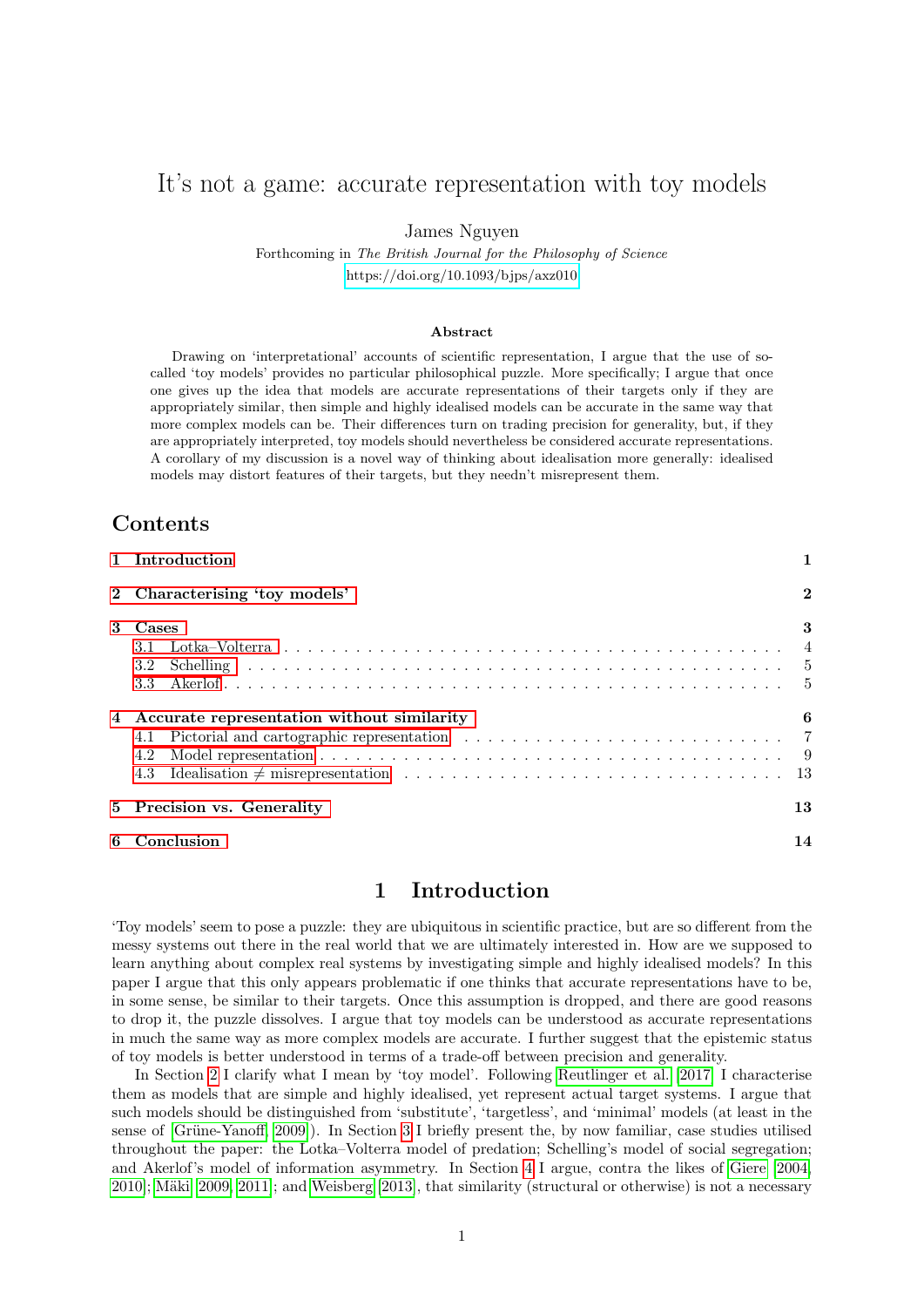condition on accurate representation, and briefly outline an alternative family of accounts of scientific representation that allow for accurate representation without similarity [\[Frigg, 2010b;](#page-14-1) [Frigg and Nguyen,](#page-14-2) [2016a,](#page-14-2) [2018;](#page-14-3) [Hughes, 1997;](#page-15-5) Suárez, 2004, [2015\]](#page-16-1). I illustrate this with the models presented previously. I argue that each of them licence truths about their targets, and are therefore accurate, despite their highly idealised nature. In Section [5](#page-12-1) I argue that toy models trade precision for generality in the sense of [\[Levins, 1966\]](#page-15-7). They needn't be taken to licence any falsehoods about their target systems, although they may fail to represent (but not misrepresent) certain target features and/or details. As such, their utility comes precisely from being able to accurately represent a large number of target systems. Section [6](#page-13-0) concludes.

Before moving on, it's worth noting that although my focus is on toy models, my arguments concern the role of idealisation in science more generally. I choose to frame the discussion in terms of toy models because they are exemplars of heavy idealisation. Thus, they provide the concrete examples with which I illustrate my claims. If preferred, this paper can be read as connecting recent debates on scientific representation with what I take to be mistaken assumptions regarding idealisation as misrepresentation. With that in mind, let's begin.

### 2 Characterising 'toy models'

<span id="page-1-0"></span>Following [Reutlinger et al.](#page-15-0) [\[2017\]](#page-15-0) I take toy models to be characterised by the following three criteria, toy models are: (i) extremely simple; (ii) highly idealised; and (iii) nevertheless represent some target system(s) in the world. The Lotka–Voleterra model is just a coupled pair of first-order differential equations and represent fish in the Adriatic sea (amongst others); Schelling's model can be implemented by hand on a chequerboard, yet it represents a wide variety of segregated social systems; and Akerlof's market for lemons was introduced as a 'finger exercise' [\[Akerlof, 1970,](#page-14-4) p. 498] and yet it offers deep insight into markets where the actors have asymmetric information. Each of these models clearly satisfy  $(i)$ - $(iii)$ .

I do not offer these conditions as sharply delineating toy models from other models used in the natural and social sciences; such a delineation would be neither accurate nor useful. Some models appear more 'playful' or 'toylike' than others, but this comes in degrees. Moreover, I take it that models can cross the boundary: they can be introduced as 'serious' models, and then as the science develops and they are superseded by more complex successors, reach the status of toy models introduced in university classrooms and lecture theatres. As such, criteria (i) and (ii) are supposed to capture aspects of models that come in degrees, and moreover the extent to which the conditions are met is sensitive to the context in which the models are used. From one perspective a model may appear simple and idealised, from another it may not. However, any analysis of toy models should start with paradigmatic examples, like those discussed here, since understanding how they work should shed light on the concept, even if the concept has no sharp boundary.

With this in mind we can distinguish toy models in the preceding sense from related kinds of models prevalent the philosophical literature. Models that exhibit features (i)–(iii) can be distinguished from both 'targetless' (or 'substitute') models and Grüne-Yanoff's 'minimal models'.

Condition (iii) clearly distinguishes toy models from 'targetless' [\[Frigg and Nguyen, 2017,](#page-14-5) p. 54] or 'substitute' [\[M¨aki, 2009,](#page-15-3) p. 36] models. A model may lack a target in one of two pertinent ways. First, a model may be intended to represent some actual system, but no such system may exist. Such examples can be drawn from the history of science—for example, models of phlogiston or ether—or one might consider architectural plans of buildings that are never built as this sort of model. Alternatively, a model may not even be offered with the intention of representing any actual target system.[1](#page-1-1) Examples include the likes of Fisher's n-sex models in population biology, for  $n > 2$  [discussed in [Weisberg, 2013,](#page-16-0) Chapter 7], or Norton's Dome in Newtonian mechanics [\[Norton, 2003\]](#page-15-8).[2](#page-1-2) Such models are explicitly not directed at any (actual) target system, and thus their epistemic role should be distinguished from models involving target-directed reasoning. Models of this kind are better understood as exploring the implications and commitments of the theories in which they are embedded (which is not to say that models with targets don't also do this). As such, whilst there may be simple highly idealised models which lack target systems—although one might ask how a model can be heavily idealised without reference to a target system to compare it too—they do not qualify as toy models for my current purposes.

<span id="page-1-1"></span> $1A$  complication arises here: one might think that these models do have targets, but they are non-actual [Suárez, 2004, [2015\]](#page-16-1). This is a subtle issue that I set aside here.

<span id="page-1-2"></span> $2$ Mäki [\[2009\]](#page-15-3) also considers criticisms aimed at economic theorists who construct models without regard for anything they tell us about actual economic systems.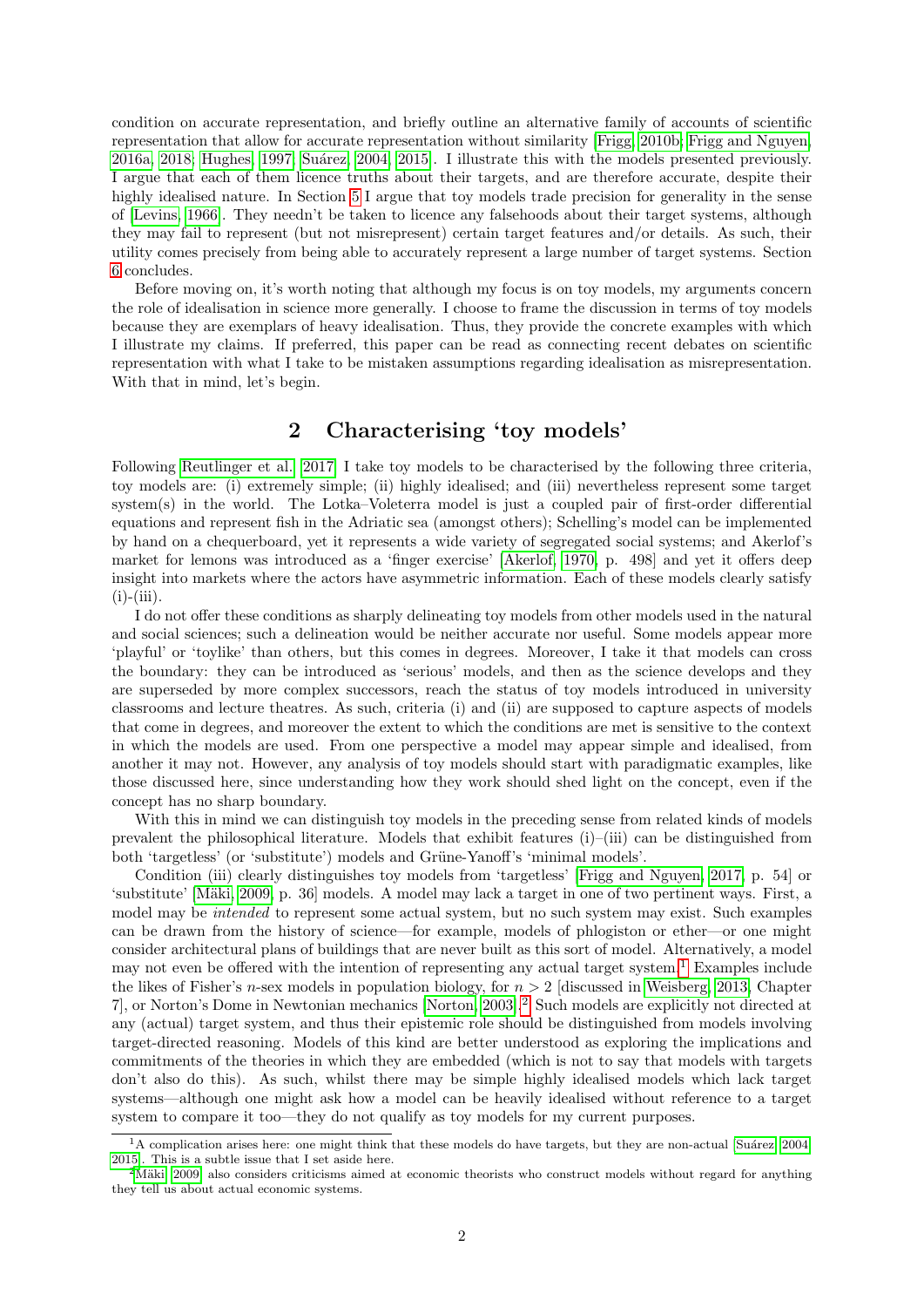It's important to note that in characterising 'toy models' in this way I use the phrase differently to [Frigg and Hartmann](#page-14-6) [\[2018,](#page-14-6) Sec. 4.2] who explicitly use it to refer to models that 'do not perform a representational function' but rather those whose purpose is to 'test new theoretical tools', and [Luczak](#page-15-9) [\[2017\]](#page-15-9) who also characterises 'toy models' in this way. I take it there is no important disagreement here, these authors just use the phrase 'toy model' in a different sense to how it is used by those investigating highly idealised simply models of actual targets (such as [Reutlinger et al.](#page-15-0) [\[2017\]](#page-15-0) and myself), and as such are simply talking about different kinds of models, whilst also using different examples. However, it is worth bearing in mind that one reason to think that a model isn't supposed to perform a representational function is because it is so simple, so idealised, that it couldn't possibly hope to succeed in representing its target accurately. My argument in this paper provides the resources to avoid this way of thinking (although of course I allow that there are some models that are better understood as playing a purely theoretical, non-target-directed, role, I just don't consider them 'toy models' as I use the phrase here).

Secondly, toy models should be distinguished from 'minimal models', at least as characterised by Grüne-Yanoff [\[2009\]](#page-15-1).<sup>[3](#page-2-1)</sup> His central focus is how we can learn from scientific models, predominantly from economics, which are offered without concern as to whether they satisfy 'world-linking' properties such as being similar, or appropriately morphic, to their targets, or adhering to regularities about the world [Grüne-Yanoff, 2009, Section 4]. He argues that '[i]f we are to learn from [such] a model [...] it must (1) present a relevant possibility that (2) contradicts an impossibly hypothesis that is held with sufficiently high confidence by the potential learners' (p. 97). Minimal models are those that are offered with the intention of meeting these conditions, despite not relating to their targets in any of the preceding worldlinking ways. A central point I argue for in this paper is that toy models also allow for learning without world-linking properties (or at least world-linking properties such as similarity, structural or otherwise). And I agree that that by providing a how-possibly explanation, which is in some sense surprising in light of background beliefs, is one way that toy models inform us about their target systems. But I don't think it's the only way. As discussed later, the Lotka–Volterra model doesn't contradict any impossibility thesis that is, or was, held with sufficiently high confidence by potential learners, and as such it doesn't meet Grüne-Yanoff's condition  $(2)$ .<sup>[4](#page-2-2)</sup> In fact, it wasn't even offered with the intention of meeting such a condition (given the data that were already available to Volterra when he constructed it). But we still learn from the model. Moreover, although Grüne-Yanoff doesn't utilise this terminology, it's plausible that all of the models I discuss in this paper go beyond how-possibly to how-actually explanations of the behaviours of target systems (more on this in subsection [4.2\)](#page-8-0). As such, I think it's beneficial to think about 'toy models' in a broad enough sense to capture models that do more than provide surprising how-possible explanations.<sup>[5](#page-2-3)</sup>

In sum. By 'toy models' in this paper I mean models that are (i) highly simple; (ii) highly idealised when compared to; (iii) the (actual) target systems that they represent. Condition (iii) immediately distinguishes them from 'targetless' or 'substitute' models. And although the sorts of models discussed by Grüne-Yanoff might satisfy these conditions, I have a broader notion in mind that his 'minimal models', which provide how-possibly explanations contradicting a previously held impossibility hypothesis.

### 3 Cases

<span id="page-2-0"></span>In this section I briefly outline the Lotka–Volerra model of predation [\[Volterra, 1926,](#page-16-2) [1928\]](#page-16-3)<sup>[6](#page-2-4)</sup>; the Schelling model of social segregation [\[Schelling, 1971,](#page-15-10) [1978\]](#page-15-11); and Akerlof's 'market for lemons' model of the impact asymmetric information can have on markets [\[Akerlof, 1970\]](#page-14-4). I should stress that these examples are well-trodden (possibly over-trodden) in the philosophical literature.<sup>[7](#page-2-5)</sup> I choose them to illustrate my claims precisely because of their familiarity, rather than to shed greater insight on the particular models themselves. Having said that, if what I argue in the Section [4](#page-5-0) is true, I hope to provide a lens through which the beauty, and utility, of these models can be better appreciated.

<span id="page-2-1"></span> $3$ [Batterman and Rice](#page-14-7) [\[2014\]](#page-14-7) also use the phrase 'minimal model' but in a different sense to Grüne-Yanoff. I briefly discuss their account in footnote [25.](#page-13-1)

<span id="page-2-3"></span><span id="page-2-2"></span> $^{4}$ [Fumagalli](#page-14-8) [\[2016\]](#page-14-8) makes a similar point about Grüne-Yanoff's use of Schelling's model to illustrate his claim.

<span id="page-2-4"></span><sup>&</sup>lt;sup>5</sup>It should be clear that my account here isn't that toy models cannot exhibit some of the features associated with Grüne-Yanoff's account. Rather I'm claiming that the concept TOY MODEL shouldn't be defined by the conditions he offers. 6 It's worth noting that [Lotka](#page-15-12) [\[1925\]](#page-15-12) developed the model independently. For my current purposes I focus on Volterra's presentation, but see [\[Knuuttila and Loettgers, 2016\]](#page-15-13) for a philosophical discussion comparing their approaches.

<span id="page-2-5"></span><sup>7</sup>For philosophical discussions of Lotka–Volterra see [\[Knuuttila and Loettgers, 2016;](#page-15-13) [Weisberg, 2007b,](#page-16-4) [2013\]](#page-16-0); Schelling see [Mäki, 2009; [Sugden, 2000\]](#page-16-5); and Akerlof see [\[Sugden, 2000\]](#page-16-5).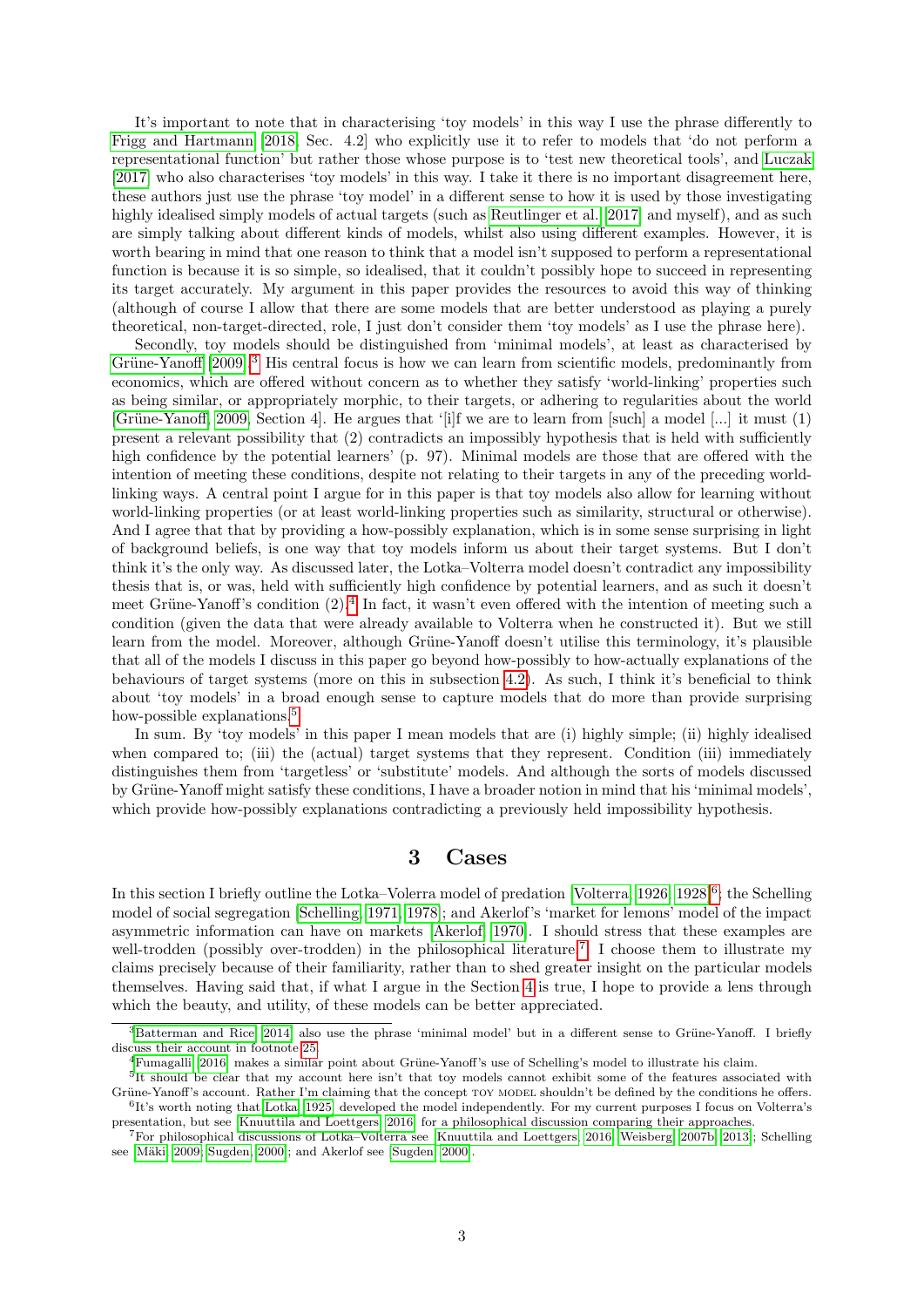#### 3.1 Lotka–Volterra

<span id="page-3-0"></span>The Lotka–Volterra model consists of the following pair of coupled differential equations:

<span id="page-3-1"></span>
$$
\frac{dN_1}{dt} = (\epsilon_1 - \gamma_1 N_2) N_1 \tag{1}
$$

<span id="page-3-2"></span>
$$
\frac{dN_2}{dt} = (\gamma_2 \gamma_1 N_1 - \epsilon_2) N_2 \tag{2}
$$

where t denotes time;  $N_1$  denotes the size of the prey population;  $N_2$  denotes the size of the predator population;  $\epsilon_1$  is a coefficient measuring the intrinsic growth rate of the prey;  $\epsilon_2$  the intrinsic death rate of the predators;  $\gamma_1$  measures how efficient the predators are at capturing prey; and  $\gamma_2$  how efficient the predators are at converting eaten prey into new predators.

Although the model contains a number of interesting features, Volterra took the following to be 'the most interesting of all' [\[1926,](#page-16-2) p. 559]:

Law of the disturbance of the averages: 'If an attempt is made to destroy the individuals of the two species uniformly and in proportion to their number, the average of the number of individuals of the species that is eaten increases and that of the individuals of the species feeding upon the other diminishes' [\[1928,](#page-16-3) p. 20].

This can be derived as follows. First we note that equations [1](#page-3-1) and [2](#page-3-2) have no stable solutions: they oscillate indefinitely. However, for fixed  $\epsilon_1$ ,  $\epsilon_2$ ,  $\gamma_1$ , and  $\gamma_2$  the solution where  $\frac{dN_1}{dt} = \frac{dN_2}{dt} = 0$  and where  $N_1 \neq 0$  and  $N_2 \neq 0$ , corresponds to the time averaged size of  $N_1$  and  $N_2$ , denoted  $\hat{N_1}$  and  $\hat{N_2}$ , with the fixed parameter values. From this we can derive:

$$
\hat{N}_2 = \frac{\epsilon_1}{\gamma_1} \tag{3}
$$

$$
\hat{N}_1 = \frac{\epsilon_2}{\gamma_2 \gamma_1} \tag{4}
$$

and, comparing the ratio of  $\hat{N}_1$  to  $\hat{N}_2$ , we note that a biocide—an 'attempt to destroy the individuals of the two species uniformly in proportion to their number'—corresponds to a *decrease* in  $\epsilon_1$  (the growth rate of the prey), and an *increase* in  $\epsilon_2$  (the death rate of the predators). Which corresponds to an increase in the ratio of  $\hat{N}_1$  (the time averaged size of the prey population) with respect to  $\hat{N}_2$  (the time averaged size of the predator population), as stated by the law of the disturbance of averages.

The motivation for the model was as follows. D'Ancona, Volterra's son-in-law, had been gathering data concerning the number of selachians (sharks), and 'food-fish' (shark prey) in the Italian fish markets, and asked Volterra to explain the patterns he had discovered. So Volterra's model had a specific target: fish in the Adriatic sea in those time periods. What D'Ancona's data showed, and Volterra's model predicted, was that the decreased fishing during the First World War acted as a form of 'protection', and thus outside of the war period, where fishing acted as a biocide, there was a higher proportion of prey-fish in the fish markets [\[Volterra, 1926,](#page-16-2) p. 559].

So fishing, as a form of biocide, favoured the prey. This demonstrates that the Lotka–Volterra model, at least as Volterra used it, had a target system: the fish in the Adriatic sea before, during, and after, the war.<sup>[8](#page-3-3)</sup> Moreover, Volterra was aware of the statistics from the fisheries before constructing his model. As such, although a toy model, the Lotka–Volterra model does not provide a novel possibility result in the sense of [Grüne-Yanoff, 200[9](#page-3-4)].<sup>9</sup>

It should also be clear that this model (and this use in particular) is simple. The derivation of the law of the disturbance of averages does not take too much mathematical sophistication. Moreover, the model is highly idealised. As noted by Volterra the size of the model populations are measured by real,

rather than integer, values; births take place continuously; and each species is taken to be homogeneous, for example ignoring variations of age and size [\[1928,](#page-16-3) p. 6]. Additionally, the model is stated in purely aggregate terms: no reference is made to the individual make-up of the populations, nor to the details of the physical theatre in which the predation plays out. So the Lotka–Volterra model meets conditions (i)-(iii) above.

<span id="page-3-3"></span><sup>8</sup>As I discuss in Section [5,](#page-12-1) the model, even as introduced by Volterra, has a number of target systems, but this can be seen as the most pertinent one for my purposes in this section.

<span id="page-3-4"></span><sup>&</sup>lt;sup>9</sup>In a sense the law of the disturbance of averages is surprising, but this surprise isn't generated by a model result. Rather, the model accounts for an already known fact.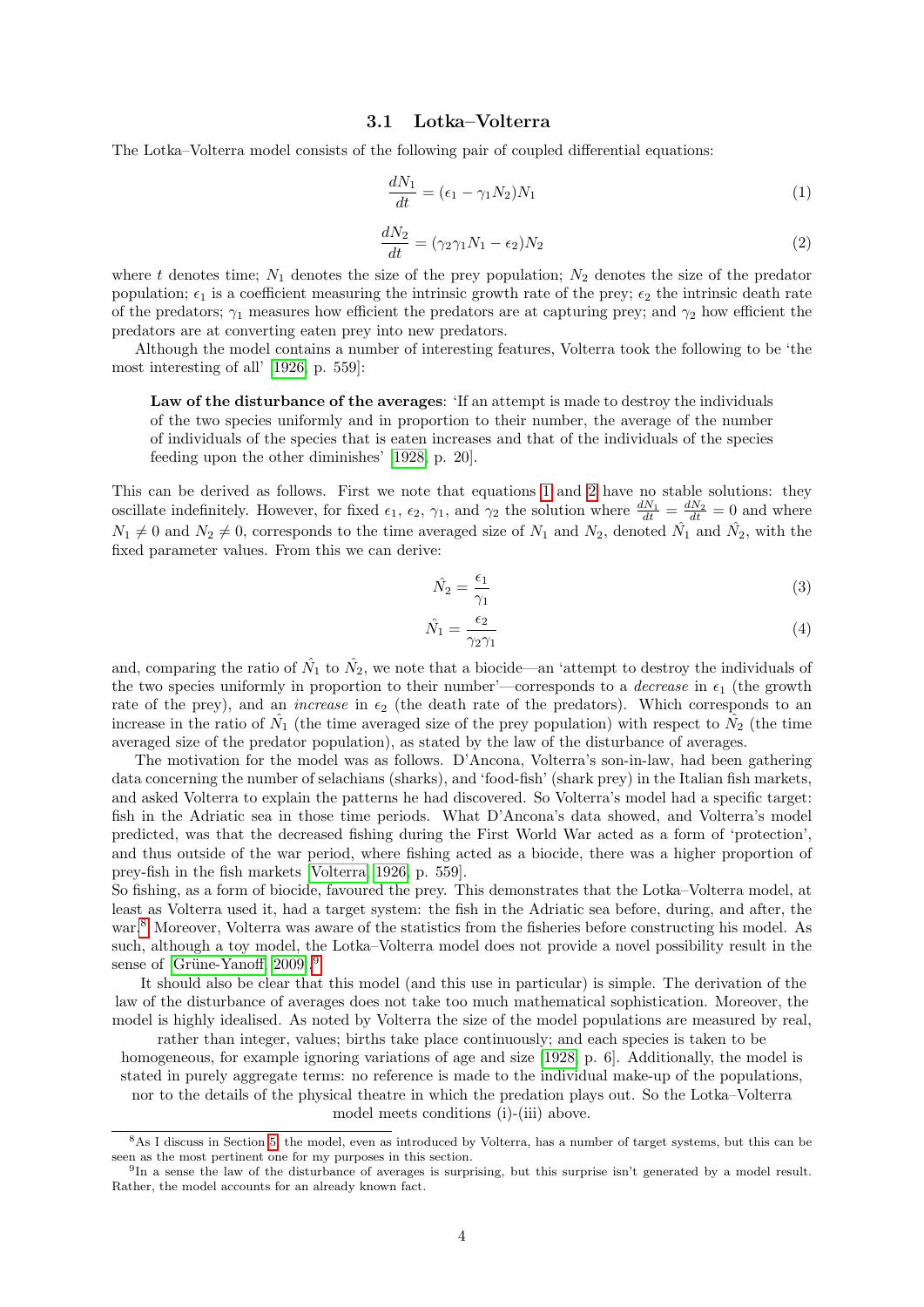### 3.2 Schelling

<span id="page-4-0"></span>Schelling's model, originally introduced in [\[Schelling, 1971\]](#page-15-10) and further discussed in his Micromotives and Macrobehaviour [\[1978\]](#page-15-11) consists of the following: an eight by eight lattice; two types elements (in Schelling's presentation, dimes/ $\#s$ , and pennies/ $OS$ ; and a way of selecting squares at random. On a lattice containing  $\#s$  and Os we define a dynamics: an element is 'content' if  $\frac{1}{3}$  of the other elements in its Moore neighbourhood are of the same kind, and discontent otherwise. If an element is content then it stays where it is, otherwise it moves to one of the nearest squares that makes it content. The order of moves is not too important for the dynamics, but we can suppose that we start in the upper left of the grid, and sweep to the bottom right. Having defined the above, [Schelling](#page-15-11) [\[1978,](#page-15-11) p. 149-150] distributes some elements across the board, leaving some squares empty. He identifies which elements are discontent and moves them. After every discontent element has been moved the process starts again. The result is that, almost irregardless of the initial distribution of  $#s$  and  $\overline{Os}$  on the board and even weakening the 'content' requirement below  $\frac{1}{3}$ , once the system reaches a static state that state is highly segregated with islands of  $\#s$  and  $Os$  clustered together.<sup>[10](#page-4-2)</sup>

Again the model is very simple. It can be run manually 'by any reader with a half-hour to spare, a roll of pennies and a roll of dimes, a tabletop, a large sheet of paper, a spirit of scientific inquiry, or lacking that spirit, a fondness for games' [\[Schelling, 1978,](#page-15-11) p. 147]. It also has a clear target: residential segregation according to colour in the United States.<sup>[11](#page-4-3)</sup> And with respect to that target system, the model is highly idealised: it doesn't take into account the costs of moving; cities do not have 64 houses; whether or not an element in the model is content is defined solely in terms of the make up of its immediate neighbourhood; when moving the element moves to an empty square at random; and so on. So again, the model meets (i)-(iii) above, and is a paradigmatic example of a toy model.

#### 3.3 Akerlof

<span id="page-4-1"></span>Akerlof's 'market for lemons' model introduced the concept of 'asymmetric information' into economic theory. The model involves two groups of traders with the following utility functions:

$$
U_1 = M + \sum_{i=1}^{n} x_i,
$$
\n(5)

$$
U_2 = M + \sum_{i=1}^{n} \frac{3}{2} x_i,
$$
\n(6)

where M is the consumption of goods other than cars (whose price is assumed to be unity),  $x_i$  is the quality of the *i*th car, and  $n$  is the number of cars in the market. So, for any car, its monetary price is higher for members of group 2 compared to members of group 1; members of the second group would gain more utility from the car than members of the first group. These functions already introduce significant idealisations into the model. There are only two types of traders and, as Akerlof notes, that the utility functions are linear 'allows a focus on the effects of asymmetry of information' [\[1970,](#page-14-4) p. 491] without getting us 'needlessly mired in algebraic complication' (p. 490), and both functions are such that 'the addition of a second car, or indeed a kth car adds the same amount of utility as the first' (p. 491). Such assumptions are clearly distortions of any actual used-car market.

We assume that both groups of traders are utility maximisers, and that group 1 has  $n$  cars with quality x distributed uniformly between  $0 \leq x \leq 2$ . Akerlof assumes, given the lack of information available to the buyers, that there is a single market price p for cars and that this is a function of  $\mu$ . the average quality of the cars (this partly encodes the asymmetric information; it's 'the best' the buyer can offer given their lack of information about the quality of an individual car). From this he derives the demand and supply functions of groups 1 and 2, which can be summed to deliver the following total demand (where  $Y_i$  is the income of group  $i \in \{1, 2\}$ ):

$$
D(p,\mu) = \begin{cases} (Y_1 + Y_2)p & \text{if } p < \mu, \\ Y_2/p & \text{if } \mu < p < 3\mu/2, \\ 0 & \text{if } p > 3\mu/2, \end{cases}
$$
 (7)

<span id="page-4-2"></span> $10$ The model has been implemented in NetLogo allowing variations in the dynamics and initial conditions. See <http://ccl.northwestern.edu/netlogo/models/Segregation>.

<span id="page-4-3"></span> $11$ As I discuss in Section [5,](#page-12-1) the model has a number of other target systems as well.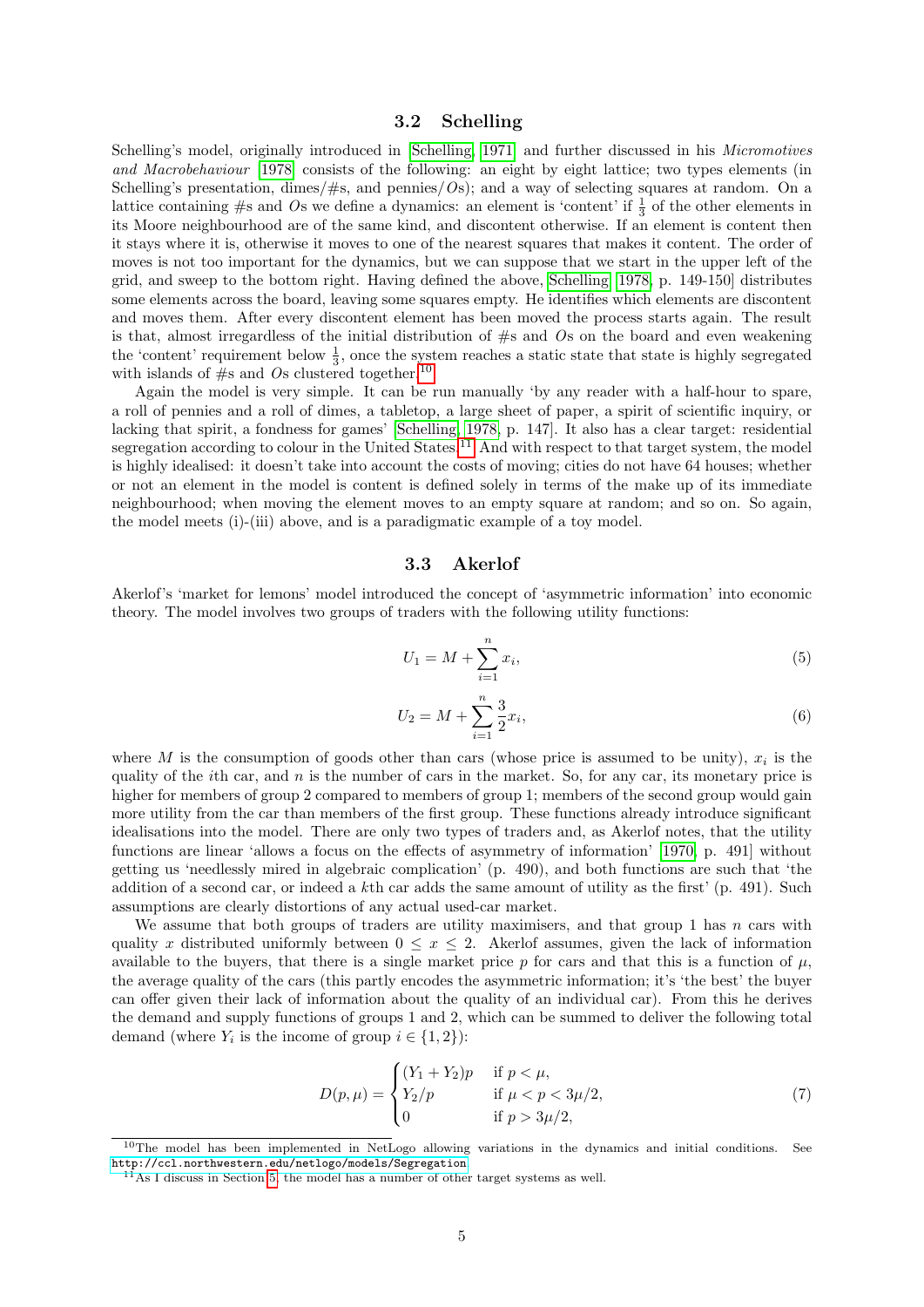where, crucially, for every price p,  $\mu = p/2$  (this follows from the fact that the supply function for traders of the first group is given by  $S_1 = pN/2$  where  $p \le 2$ , with average quality  $\mu = p/2$ , which encodes the fact that buyers won't supply their cars if they are higher than average quality thus reflecting that they have information unavailable to the buyers). But this means that total demand  $D(p, \mu) = 0$ , which means that no trade takes place, even though at any given price (within certain limits), there are traders from group 1 who are willing to sell their car at a price which traders from group 2 are willing to pay. Akerlof goes on to show what would happen if information is symmetric where trades do take place and a Pareto-efficient equilibrium is reached.

Again, the model is simple (recall that Akerlof introduces it as a 'finger exercise'), and moreover has a target system. Akerlof motivates his model as follows:

'The example of used cars captures the essence of the problem [asymmetric information]. From time to time one hears either mention of or surprise at the large price difference between new cars and those which have just left the showroom. The usual lunch table justification for this phenomenon is the pure joy of owning a "new" car. We offer a different explanation' [\[1970,](#page-14-4) p. 489].

Although he immediately goes onto to introducing the model, this demonstrates that he explicitly takes his model to be directed towards actual car markets. So again, the model satisfies our conditions.

# 4 Accurate representation without similarity

<span id="page-5-0"></span>The crucial claim of this section is that toy models, like the ones just outlined, can be accurate representations despite, or even in virtue of, their simple and highly idealised nature. What underpins this view is an approach to scientific representation that emphasises the way in which scientific models are interpreted as licensing inferences about their target systems. Although (proposed) similarity relations are one way that scientific models are interpreted, they are not the only way. As such, a model can licence truths, despite failing to be similar to its target in crucial respects. I first briefly recap the relevant literature on scientific representation with a particular focus on how it allows for the conceptual possibility of accurate representation without similarity. I then apply these insights to the models outlined above and preempt some objections to my account.

It's commonplace in the literature on scientific representation to distinguish between representation simpliciter and accurate representation.<sup>[12](#page-5-1)</sup> The reason for this is clear: models can represent their target systems, but inaccurately. Presumably an analysis of scientific representation is supposed to cover such models, hence, representation and accurate representation should be distinguished. The idea that similarity, including at the level of shared structure, plays a constitutive role in establishing representation has faced sharp criticism [\[Frigg, 2006;](#page-14-9) Suárez, 2003]. For my current purposes what's important is that in order to accommodate cases of misrepresentation in certain respects, one shouldn't require that the model and its targets are actually similar in these respects at pain of conflating representation simpliciter with accurate representation.

At least partly in response to these criticisms, proponents of accounts involving similarity have retreated to the idea that proposed similarity relations establish scientific representation, and if those relations hold, then the representational relationship is accurate in those respects (see, for instance [Mäki, [2009,](#page-15-3) pp. 32–33, p. 41], [\[Giere, 2004,](#page-14-0) [2010\]](#page-15-2), and [\[Weisberg, 2013,](#page-16-0) Chapter 8]).<sup>[13](#page-5-2)</sup> The underlying idea driving such accounts is that similarity, albeit caveated in certain ways by invoking pragmatic constraints and a restriction to only certain features, is, everything else equal, the way in which models accurately represent those features of their target systems.

The relevant question now, is what it means for a model and a target to be 'similar' with respect to some feature r (where by 'feature' I mean the instantiation of a particular property or relation, or structural feature more generally)? [Khosrowi](#page-15-15) [\[2018\]](#page-15-15), in discussing [\[Weisberg, 2013\]](#page-16-0) provides three possible interpretations: either the model and the target share the exact same feature; they have features that are 'quantitatively close' to one another; or they have features which are themselves 'sufficiently similar' to one another (see also [\[Frigg and Nguyen, 2017,](#page-14-5) p. 64]). So if a model M has some feature r, then according to the first way of explicating similarity, in order for  $M$  to accurately represent a target  $T$ with respect to r, T must itself have r. According to the second, T must have some feature  $r'$  such that

<span id="page-5-2"></span><span id="page-5-1"></span><sup>12</sup>For a short introduction see [\[Frigg and Nguyen, 2016b\]](#page-14-10). For a longer one see [\[Frigg and Nguyen, 2017\]](#page-14-5).

<sup>&</sup>lt;sup>13</sup>I take it that the view is also implicitly assumed in many discussions of highly idealised models, including [Reutlinger](#page-15-0) [et al.](#page-15-0) [\[2017\]](#page-15-0)'s discussion of whether toy models satisfy what they call the 'veridicality condition'.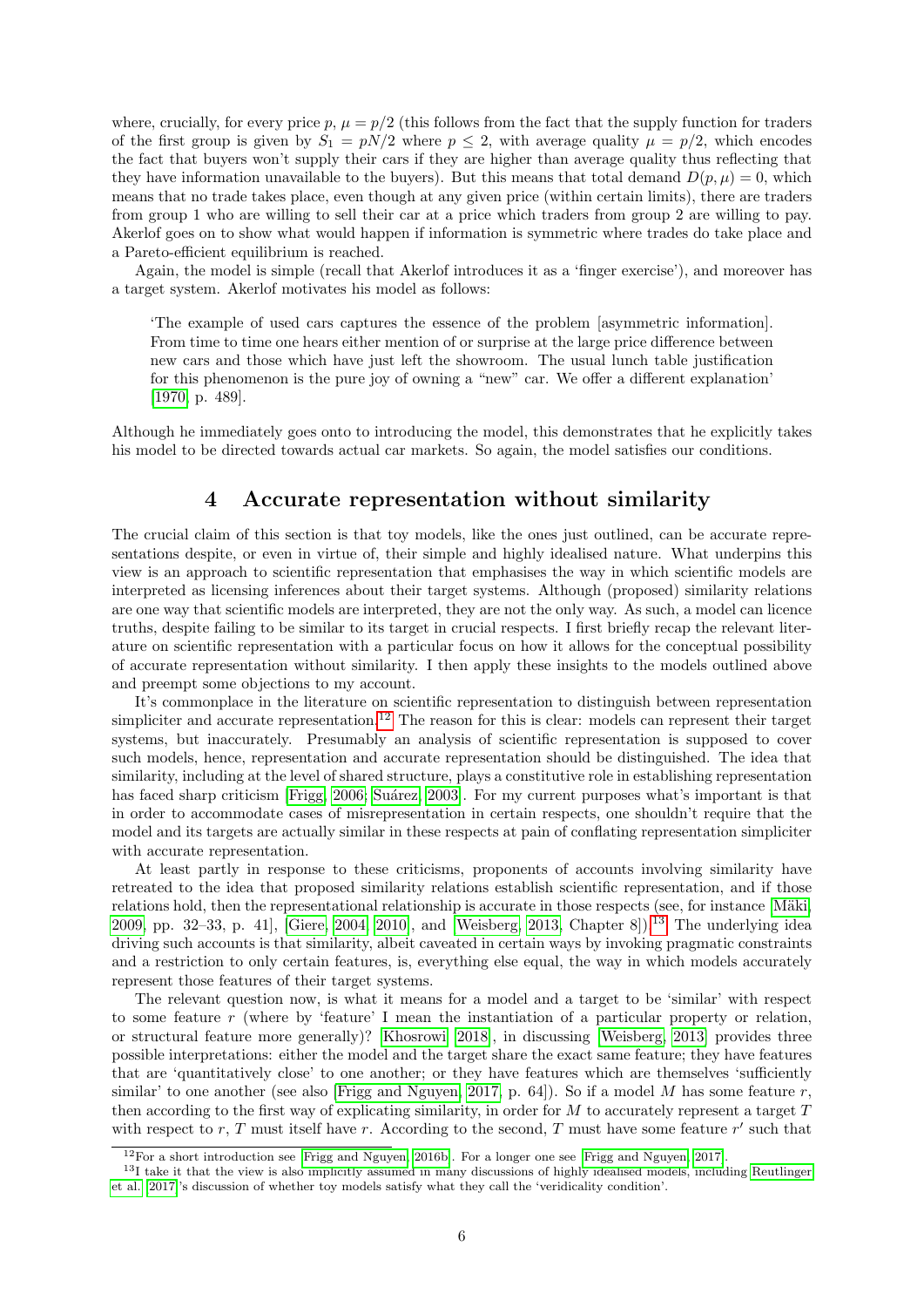$r$  and  $r'$  are quantitative features (for example, they might both correspond to a parameter taking values  $r, r' \in \mathbb{R}$  in the model and target respectively), and  $|r - r'| < \epsilon$  for some small  $\epsilon$ , presumably delivered by the context in which the model is used. According to the third,  $T$  must have some feature  $r'$  such that  $r$  and  $r'$  are themselves 'sufficiently similar' (again, presumably where what counts as 'sufficient' is provided by context, but I am not aware of an existing explication of what it means for features to be 'similar' to one another). So, according to similarity-based accounts, if  $M$  has a feature  $r$ , which represents some features  $r'$  of  $T$  (in virtue of a model user proposing that  $M$  and  $T$  are similar with respect to it), then for  $M$  to accurately represent  $T$  with respect to that feature, it must be the case either that  $r = r'$ ,  $|r - r'| < \epsilon$ , or r and r' are 'sufficiently similar'. This accounts for how we reason using models, according to the similarity-based understanding of how they represent. We observe some relevant feature of the model, and export either it, or something sufficiently like it, to the target. If they are so similar then representation is accurate in this respect and the model user has succeeded in learning about that specific feature of the target.

But from this perspective, toy models appear puzzling: given their simple and idealised nature, they are not very similar to their target systems in the sense that they do not share very many (similar) features with them. As such, they cannot be very accurate representations of those systems. But then why are they so prevalent across the natural and social sciences?

Giving up on the idea that accurate representation must involve similarity dissolves this puzzle. For the purposes of this paper we can call accounts of scientific representation that allow us to do this 'interpretational' accounts  $[cf.$  [Nguyen, 2017,](#page-15-16) pp. 983–984]. Suárez  $[2004, 2015]$  $[2004, 2015]$  suggests that a model represents its target only if the 'representational force' of the model points towards the target, and the former allows 'competent and informed agents' to draw inferences about the latter. [Hughes](#page-15-5) [\[1997\]](#page-15-5) argues that models denote their targets, are used to perform demonstrations, the results of which can be interpreted in terms of the denoted target system. [Frigg](#page-14-11) [\[2010a\]](#page-14-11) agrees that models denote, but argues that they represent them in virtue of the existence of a 'key' that translates model-facts to claims to be exported to a target system. [Frigg and Nguyen](#page-14-2) [\[2016a,](#page-14-2) [2018\]](#page-14-3) build on this by arguing that the model facts to which the key applies are those that are 'exemplified' in the sense of [\[Goodman, 1976\]](#page-15-17) and [\[Elgin,](#page-14-12) [2010,](#page-14-12) [2017\]](#page-14-13). Although there are significant differences between these accounts, for my current purposes what's important is that they all agree that the primary purpose of scientific models—at least as they are used representationally—is to licence inferences about their targets, and the way they do this is a function on model-facts (Hughes' demonstration, the premises of Suárez's inferences, and the arguments of Frigg and Nguyen's keys) combined with intentional acts of model users interpreting these facts in terms of their target systems (Hughes' interpretations, Suárez's inferential schema used, and Frigg and Nguyen's keys). In the abstract such accounts propose that there are 'interpretation functions' associated with models, and these functions map model-facts to claims—which may be true or false, in order to accommodate misrepresentation—to be exported to their targets.

The way that the interpretational accounts go beyond those that invoke similarity should be clear: although the functions associated with models may map some feature  $r$  of a model to the same feature r, or a (possibly quantitatively) 'similar feature'  $r'$ , to be exported to the target, this isn't required in order to set up the representational relationship, the relationship between model features and features to be exported to the target can be conventional instead. As such, the model can generate true claims about a target system, and thereby accurately represent said system, despite failing to share any relevant feature with its target, and these claims are part of the very 'representational content' of the model.[14](#page-6-1)

### 4.1 Pictorial and cartographic representation

<span id="page-6-0"></span>Now although my aim in this paper is not to defend interpretational accounts of representation—such defences can be found in the work cited previously and my task here is rather to highlight a downstream benefit of adopting them—it is worth seeing them in action in some familiar cases before applying them to toy models. To do this I follow the lead of the likes of [Elgin](#page-14-12) [\[2010\]](#page-14-12) and [French](#page-14-14) [\[2003\]](#page-14-14) by turning to an example of pictorial representation. Consider the two pictures of Barack Obama in Figures [1](#page-16-6) and [2](#page-16-6) [cf. [Goodman, 1976,](#page-15-17) pp. 35–36]. Figure [1](#page-16-6) is a standard monochrome picture of the former POTUS. Figure

<span id="page-6-1"></span> $14$ The above discussion has been framed in terms of what it means for a model, M, to accurately represent its target, T, with respect to a particular feature. In general, we can say that  $M$  accurately represents  $T$  to the degree that it accurately represents its relevant features  $r_1, ..., r_n$ . Here which features count as relevant, and how accurate representation of one feature should be weighted against accurate representation of another, will be sensitive to the purposes and context in which a model is used. But this pragmatic element should be expected: part of what is interesting about model-based science is its contextual nature, a model which is accurate with respect to one purpose may not be accurate with respect to another [cf. [Teller, 2001\]](#page-16-7).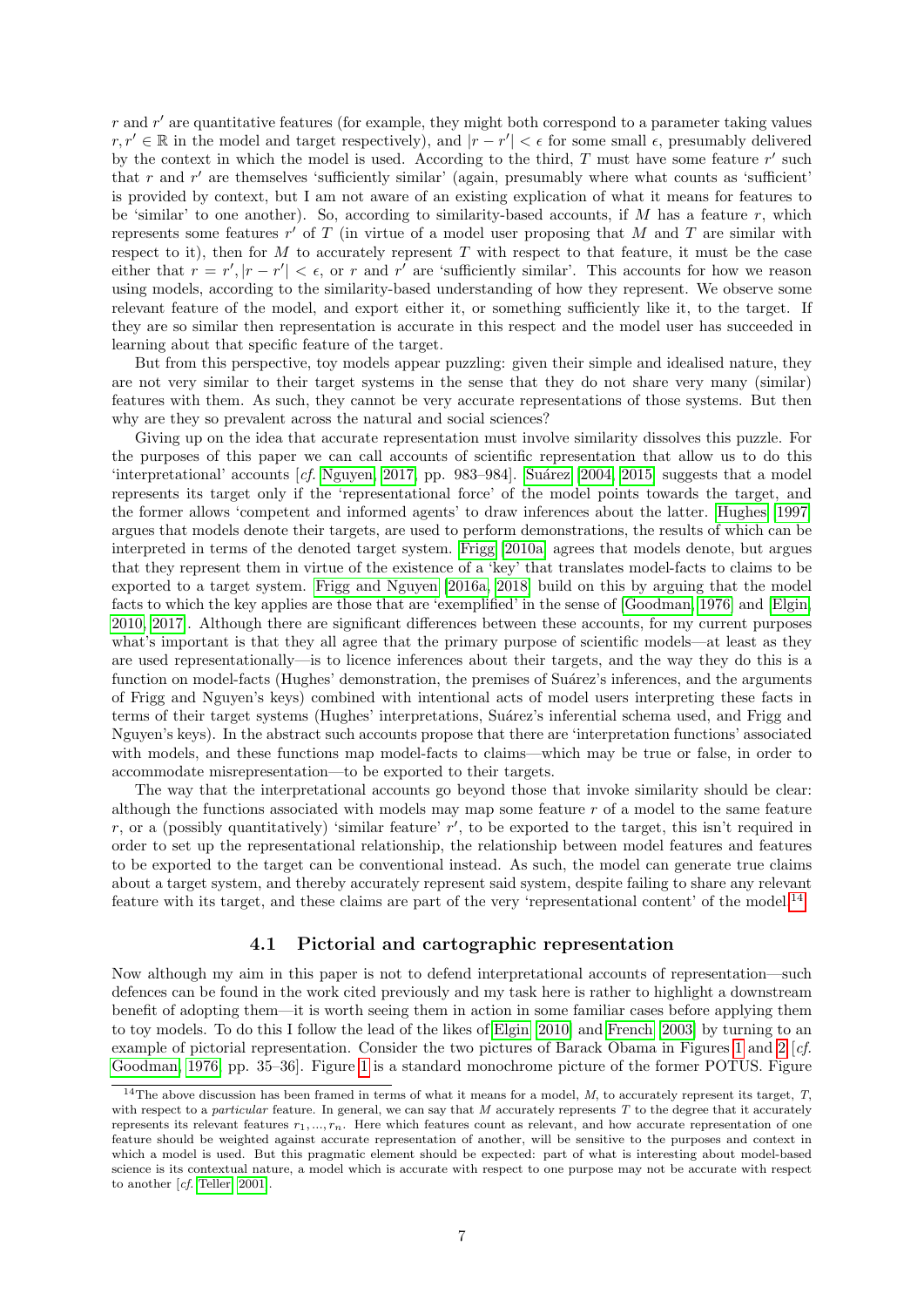[2](#page-16-6) has been constructed by taking Figure [1](#page-16-6) and inverting the colours: white gets mapped to black, and visa versa, dark grey is mapped to light grey, and so on.

#### [Insert Figures [1,2](#page-16-6) about here]

I take it for granted that Figure [1](#page-16-6) is more similar to Obama himself (in the sense that it has strictly more features in common with Obama).<sup>[15](#page-7-0)</sup> The question then, is which image is a more accurate representation? Neither! Both images contain the exact same representational content. The interpretation function associated with Figure [1](#page-16-6) utilises similarity relations to generate claims about Obama. For example, that a certain area of the picture is dark and a certain area light allows us to infer that Obama was wearing a dark suit and light shirt when sitting for the photograph. But the exact same claim can be generated by Figure [2,](#page-16-6) by starting with the picture-fact that an area of the photograph is light and mapping this to the claim that Obama was wearing a dark suit, and an area of the photograph is dark and mapping that to the claim that Obama was wearing a light shirt.

The sort of interpretation that we apply to the former (where colours are mapped to themselves) is more entrenched than the sort we apply to the latter once we were aware of the colour inversion. But increased entrenchment doesn't make the representation any more accurate. As long as a viewer knows how the picture was created, and therefore utilises an inverting interpretation function when transforming picture colours to colours to be exported onto Obama, Figures [1](#page-16-6) and [2](#page-16-6) generate the exact same claims about the former POTUS, despite their differences with respect to how similar they are to him.

Now one might be tempted to object and say that what underpins Figure [2'](#page-16-6)s accuracy is still similarity in at least two possible senses.<sup>[16](#page-7-1)</sup> First, one might argue that it's similarity with respect to some more abstract feature, a structural one for instance. The problem with this approach is that it doesn't accommodate the particular claims that we are able to generate about the target. We take into account a particular feature of the figure— $r_{\text{light}}$ : that a certain area of the figure is lightly shaded—and interpret that in terms of a different feature— $r_{\text{dark}}$ : that a particular area of this clothing is dark—to be exported to Obama. We explicitly exploit a particular, non-structural, dissimilarity between the two,  $r_{\text{light}}$  and  $r_{\text{dark}}$ , to generate the accurate, particular, and non-structural, claim. Recasting this as the exploitation of structural similarities fails to account for why both figures, suitably interpreted, represent Obama as wearing a dark suit and light shirt, rather than a light suit and dark shirt, given that there is no structural difference between the cases.<sup>[17](#page-7-2)</sup>

An alternative option would be to claim that Figure [2](#page-16-6) is just as similar to Obama as Figure [1,](#page-16-6) even with respect to particular colour features, it's just that what we compare with respect to similarity isn't Obama and the figure itself, but Obama and the figure-under-the-interpretation-that-inverts-colour. When this is the relevant comparison the figures are indeed equally similar to Obama, precisely because the same comparison is being made in both instances. However, this sense of similarity is not the sense that is assumed by similarity-based accounts of scientific representation. The representation and the target are no longer required to share features (or have features which are sufficiently similar/close to one another). The representation is required to have a feature  $r$ , such that there is an interpretation function f that takes r to a feature  $f(r)$ , and it is  $f(r)$  that is compared to the features of the target with respect to similarity. But then the crucial question becomes how  $f$  works. Given that it is no longer required to involve any notion of similarity (recall that in the case in question it would map white-to-black and black-to-white), we return to a version of the interpretational accounts where the interpretation functions needn't exploit similarities.[18](#page-7-3)

To take another example consider a map of the Earth's surface constructed using the Mercator projection. It's well-known that, given mathematical limitations of projections from  $S^2$  to  $\mathbb{R}^2$ , there is no way to construct a map that preserves all metric properties of the Earth's surface. The Mercator projection is conformal (preserves angles) but it distorts the relative size of regions (in particular, as one moves further from the equator on the North-South axis, larger and larger areas of the map represent the same sized area on the Earth's surface). One way of thinking about how such a map represents the Earth's surface is as follows: the map and the Earth's surface are similar with respect to angles, but dissimilar

<span id="page-7-0"></span><sup>&</sup>lt;sup>15</sup>This point could be made using coloured images, but I take it that it's clear enough in the current context.

<span id="page-7-2"></span><span id="page-7-1"></span> $^{16}\mathrm{I}'$  m grateful to two anonymous referees for encouraging me to be explicit about this.

<sup>&</sup>lt;sup>17</sup>To be even more explicit about this, if one were to interpret the inverted image using a similarity-based interpretation, then the structural content of the representation would remain the same, but the result would be an inaccurate representation with respect to the particular colours of Obama's clothing.

<span id="page-7-3"></span><sup>&</sup>lt;sup>18</sup>This approach does differ slightly from the interpretation-based accounts as outlined above. For them the question of representational accuracy turned on whether the interpretation function delivered a feature the target has, under this approach it could turn on whether it delivered a feature sufficiently similar/close to what the target has. Here is not the place to explore this further since for my current purposes what's important is that it would still rely on non-similarity-based interpretation functions.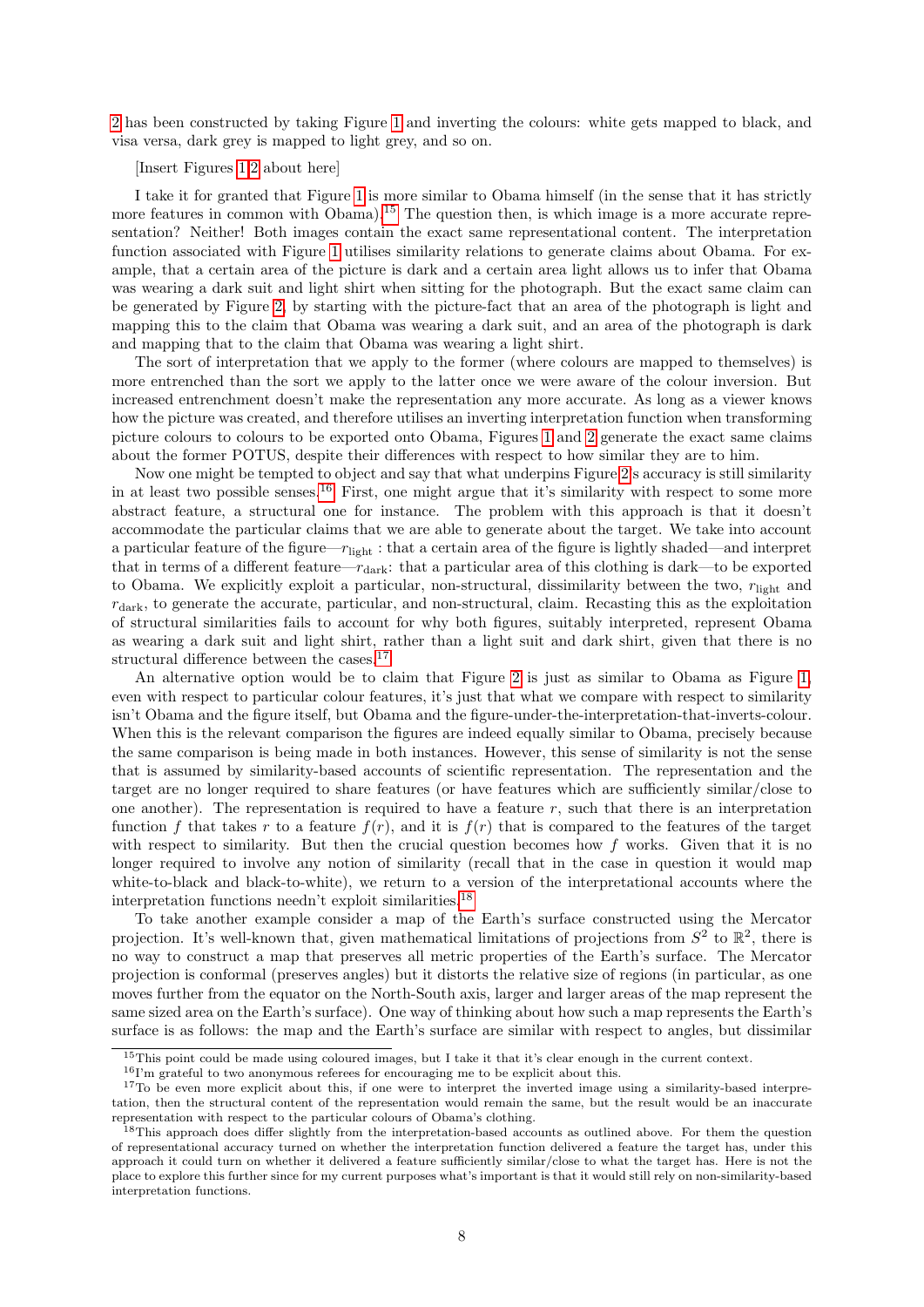with respect to their area properties. On such a reading the map may be taken to accurately represent bearings, but to misrepresent the relative area comparisons between, say, Greenland and continental Africa.

But the map does not have to be read this way. Features like 'being of equal area' on the map, don't have to be interpreted as representing 'being of equal area' on the Earth's surface. In fact, if one had a sufficiently good understanding of the projection used to create the map, then one could provide an interpretation function that delivered truths about area properties of the Earth, despite the dissimilarities between these and the area properties of the map.

This can be illustrated by overlaying the map with a 'Tissot indicatrix' as in Figure [3.](#page-17-0) The circular areas on the map indicate map-areas that represent the same sized area on the Earth's surface. With this in mind, a map reader could calculate, using the indicatrix, or their knowledge of the details of the map projection, the correct relative areas of Greenland and continental Africa, despite the fact that this is not similar to the relative difference between the regions on the map representing the respective landmasses. By properly interpreting the map, one can arrive at accurate representation in a way that explicitly does not rely on similarity relations between the representation and represented. Under such an interpretation, the Mercator projection may distort the area of landmasses, but that doesn't entail that it misrepresents them.

#### [Insert Figure [3](#page-17-0) about here]

Now, again, someone might object and argue that it's still a similarity underpinning the Mercator projection's accurate representation of the landmasses on the Earth (even with respect to their relative area).<sup>[19](#page-8-1)</sup> Vindicating this claim would require finding a sufficiently sensitive shared (possibly structural) feature according to which the two are similar. An immediate restriction is that this feature won't be structural in the sense relevant to the metrical properties of the map (specifically, with respect to areas and angles). No projection can preserve this structure, and the projection in question explicitly doesn't preserve area, despite, in this instance, being used to represent the very metric structure that it fails to preserve.

But perhaps another feature could be found, perhaps a feature such as 'the-ratio-of-area-to-overlaid-Tissot-circle' in the map and the target.[20](#page-8-2) The worry with this approach is the following. First, this suggested feature doesn't do the work required in cases where someone sufficiently familiar with the Mercator projection reasons about landmasses using the projection itself, without relying on the circles in Figure [3.](#page-17-0) The use of the overlaid Tissot indicatrix is illustrative; it is not required in order to generate the inference from the fact that map-Greenland is the same size as map-Africa to the claim that Greenland is, in fact, smaller than Africa (anyone who knows about the distortions present in the Mercator projection reasons that way, even without familiarity with the indicatrix). Second, such an approach involves searching for any kind of gerrymandered shared (or similar) feature to account for successful inferences that exploit dissimilarities. This robs the similarity-based approach of its attractiveness. Recall the idea expressed previously: according to the approach one can reason about a target with a representation of it by noticing that the representation has a feature and then inferring the target does too. This connects the representational content of the representation with the inferences it licences. In cases like the ones under consideration, the shared feature, if it can be found at all, is offered ex post, after the result of the reasoning has been judged accurate. This fails to explicate what it was about the representation that underpinned the successful inferences it generated; with 'similarity' being tacked-on only after the inferences are deemed successful. As such, it fails to account for how we use representations to reason about their targets. Thus, it seems like interpretations that do not exploit similarity relations are to be preferred for explicating how the examples in this section represent, which demonstrates how representations can be accurate in certain respects, without being similar to their targets in those respects.

### 4.2 Model representation

<span id="page-8-0"></span>So, having shown that similarity with respect to a feature isn't required for accurate representation with respect to that feature, we can now apply this sort of reasoning to the models presented in Section [3.](#page-2-0) In the Lotka–Volterra model the relevant model feature is:

<span id="page-8-1"></span> $19$ In this instance I set aside the idea that this is because the relevant objects being compared as similar are the mapunder-an-interpretation and the Earth's surface for analogous reasons to those given previously.

<span id="page-8-2"></span> $^{20}\mathrm{I}'$  m grateful to an anonymous referee for this suggestion.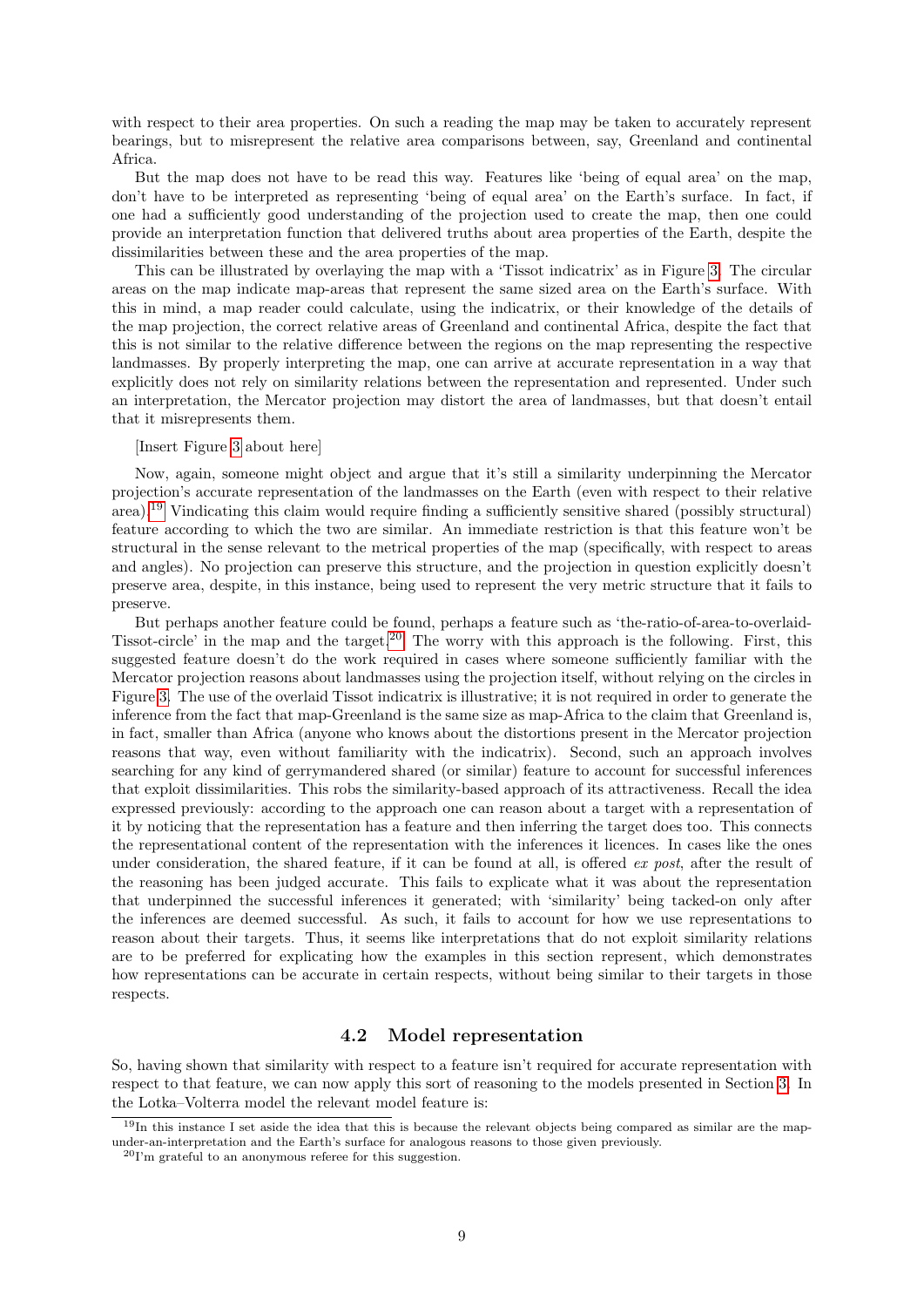$r_1$ : a decrease in  $\epsilon_1$  and an increase in  $\epsilon_2$  entails an increase in the ratio of  $\hat{N}_1$  with respect to  $\hat{N}_2$  (in fact, for specific values of the parameters, these changes can be precisely calculated).

But this feature needn't be exported directly to the target system (fish in the Adriatic sea in this case). Rather than taking the model to show that a biocide entails an increase in the relative size of the prey to predator population, let alone specific real valued increases and decreases, the model can be read as making the following claim about the target:

 $r'_1$ : fishing (as a form of biocide), which increases the death rate of the prey and decreases the growth rate of the prey, increases the prey-to-predator ratio's susceptibility to rise

There are two important ways in which the claim generated introduces dissimilarities between the model and the target system. First, in the model the biocide inevitably has such an effect, when it comes to the target system a susceptibility is proposed instead. Secondly, in the model the effect is specific, when it comes to the target system a less specific claim is generated (a shift from real-valued results in the model to qualitative trends claimed to hold in the target system).

What about the Schelling model? Here the relevant fact is:

 $r_2$ : Even for low 'content' thresholds, almost irrespective of the initial set up of the board and the order of movement, the board results in a segregated state (in fact, for particular model runs and choice of movement order, an initial distribution is associated with a unique segregated outcome).

But again this feature needn't be directly exported to residential segregation by skin colour in the United States. Rather, the model can be taken to generate the following claim:

 $r'_2$ : a city whose residents have weak preferences regarding the skin colour of their neighbours has a susceptibility towards global segregation.

Again, the dissimilarities come in the move from the specific (the precise details of the segregation) to the less specific (no claim is made about the precise details in which individuals with different coloured skin will be residentially segregated), and the move from what almost inevitability occurs in the model to a susceptibility claim about the target system.

In Akerlof's model the relevant fact is:

 $r_3$ : asymmetric information prevents any car trades from occurring, despite the fact that at any given price there are sellers willing to sell their car, and buyers willing to buy it.

But clearly Akerlof didn't think that this was the case for any actual used car market (indeed if he did, then there would be no used car market to target!). Rather the model generates:

 $r'_3$ : Asymmetric information—in, for example, a particular car market—increases that market's susceptibility to fail to reach Pareto-efficient equilibrium.

Again, we move from a specific claim (no trade) to a less specific claim (Pareto-efficiency not being reached), and moreover from an inevitably in the model to a susceptibility in the target system.

I'm proposing that toy models are interpreted in a way that involves (i) a move from an inevitability (or something close to it in the case of Schelling's example) in the model to a susceptibility claim about the target system; and (ii) a move from a specific model-fact to a less specific claim about the target system. And these less specific susceptibility claims are literally true: a predator-prey system affected by a biocide is susceptible to some increase in the prey-predator ratio; weak individual preferences regarding neighbour similarities does lead to a city's susceptibility towards some global segregation; and asymmetric information does make a market susceptible to some non-Pareto efficient equilibrium.

Expressed like that, it might seem that the targets of toy models are general features of the world (biocides, segregation, and asymmetric information in general, what [Levy](#page-15-18) [\[2015,](#page-15-18) Section 4.4], following [Godfrey-Smith](#page-15-19) [\[2009,](#page-15-19) pp. 106–107] calls the 'hubs' in 'hub-and-spoke' model-based reasoning), rather than concrete target systems themselves. This isn't quite right. It's crucial to note that these suscepti-bility claims are true when applied to particular concrete targets.<sup>[21](#page-9-0)</sup>  $r'_1$  tells us that the decreased fishing during the First World War favoured the sharks in the Adriatic sea;  $r'_2$  tells us that in a particular city, Chicago for example, if residents only require a small proportion of their neighbours to share their skin

<span id="page-9-0"></span> $^{21}$ I'm grateful to an anonymous referee for encouraging me to be explicit about this.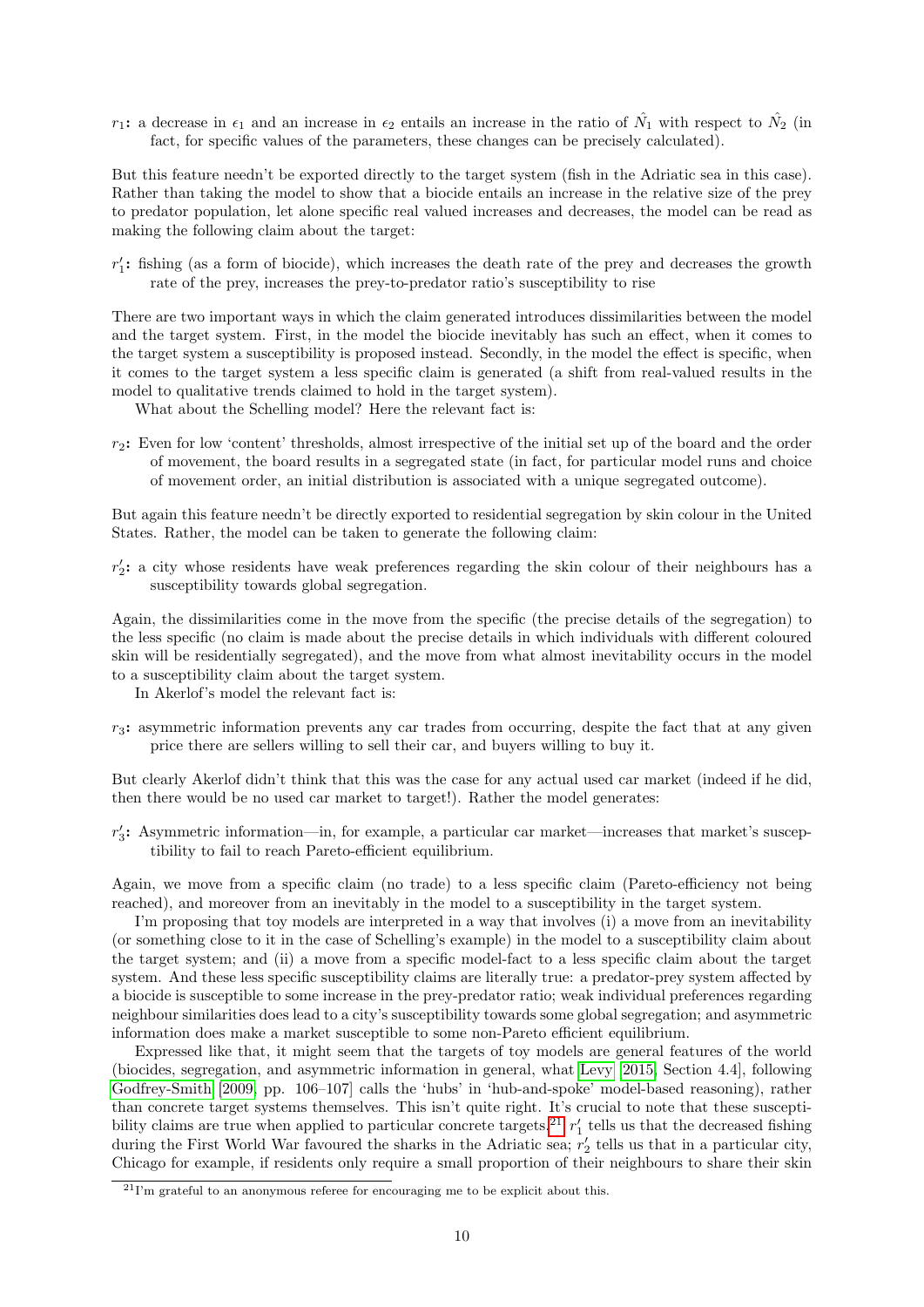colour, this still makes the city susceptible to global segregation; and  $r'_3$  tells us that asymmetric information in a particular market makes it susceptible to non-Pareto efficient outcomes. And again, these claims are literally true of their targets, the ratio of prey to predators in the Adriatic Sea did increase, Chicago was, and is, globally segregated, and a car's value does drop after it leaves the lot (I say more about what I mean to attribute a system a susceptibility below). So what all these examples show is that these models, although dissimilar to their target systems (in some respects radically so) and highly idealised, nevertheless accurately represent them, as long as they are suitably interpreted.

A few points of clarification are in order. The first concerns the relationship between what I have said and broadly Cartwrightian considerations regarding how to think about laws with implicit ceteris paribus clauses. Cartwright denies that laws of nature hold universally: in particular, she denies that 'cross-wise' inductions from the observation that they hold in controlled circumstances, laboratory environments for example, to the claims that they hold everywhere and everywhen are justified [\[Cartwright, 1999,](#page-14-15) Chapter 3]. The question then, is what their status is in situations beyond those controlled circumstances. One answer is that the laws describe isolated 'capacities' (or 'dispositions', 'powers', 'natures', 'tendencies', or, unsurprisingly, 'susceptibilities'). Where the capacities are isolated, such as in a model, the laws are true, but where they are not, such as in (most) target systems in the world, the laws are false or inapplicable. The preceding discussion then, in Cartwrightian terms, is that the models represent the target systems as having capacities, but capacities that are not inevitably realised in the same specific way in which they are realised in the model.

Under this reading, my account is in line with Cartwright's view, in which case the contribution of this paper is to fill a lacuna in her work involving laws, models, and capacities. By her own lights she 'has little to say about how how representative models represent' [\[1999,](#page-14-15) p. 191] or about the model-target relationship beyond an appeal to 'a loose notion of resemblance [which is] just to point to the problem, or to label it, rather than to say anything in solution to it' [\[1999,](#page-14-15) p. 192]. Thus, the argument above could be interpreted as one way in which the Cartwrightian account can be further explicated and developed by casting it in terms of scientific representation.

However, if this is the case, it remains that I am not committed to any particular account of the metaphysics of susceptibilities. It suffices for my purposes that some account could be given, and my claims concerning the value of toy models, and highly idealised models more generally, are independent of any particular metaphysics. Moreover, another way of thinking about what it means for a claim attributing a susceptibility to a target to be true is to deny that it requires any robust metaphysical truth-maker whatsoever (thus adopting a deflationary attitude towards the metaphysics of dispositional features). Under this reading, all that the claim 'asymmetric information makes a market susceptible to non-Pareto efficient equilibrium' means is that we should expect measurable parameters of the market (the sales, willingness to buy/sell, and so on) to move in the same direction as the model, not that there is some rich metaphysical story involving interacting capacities driving this result. This use of the term 'susceptibility' is therefore somewhat analogous to 'directional drift', and to adopt it is compatible with denying there is any metaphysical story to be told.

Which of these ways of thinking about what underpins the truth of a claim attributing a susceptibility to a particular target is correct goes beyond my current scope. One could adopt a particular metaphysics of dispositional properties; one could simply remain silent about the particulars but grant that some metaphysical story has to be told; or one could be entirely deflationary about them. Each of these approaches is compatible with the central theoretical insight of this paper: the fact that simple, highly idealised models are radically dissimilar to their targets is not problematic as long as they are interpreted appropriately.

Moving on, it is worth contrasting my suggestion here with the way in which [Reutlinger et al.](#page-15-0) [\[2017,](#page-15-0) Section 4.2] discuss, and reject, the idea that 'autonomous toy models'—models, like those discussed in this paper, which are not embedded in a broader theory—provide how-actually explanations of the dispositions of target systems. According to them, a dispositionalist interpretation of such models involves them representing the dispositions of the target system in the absence of other factors (where the 'other factors' are those that do not feature in the model). They argue that the approach cannot work because it doesn't tell us how to interpret the model when applied to a system in which those 'other features' are in fact present, and therefore they relegate these models as providing how-possibility understanding of their targets.

As I argued in Section [2,](#page-1-0) the models discussed in this paper, whilst not being embedded in broader theories, should not be seen as merely providing how-possibility understanding. The Lotka–Volterra model does not just provide a how-possibly story about the change in predator-prey ratios; biocides do actually yield such a change. But if [Reutlinger et al.](#page-15-0) are right, there is a gap in the story about how the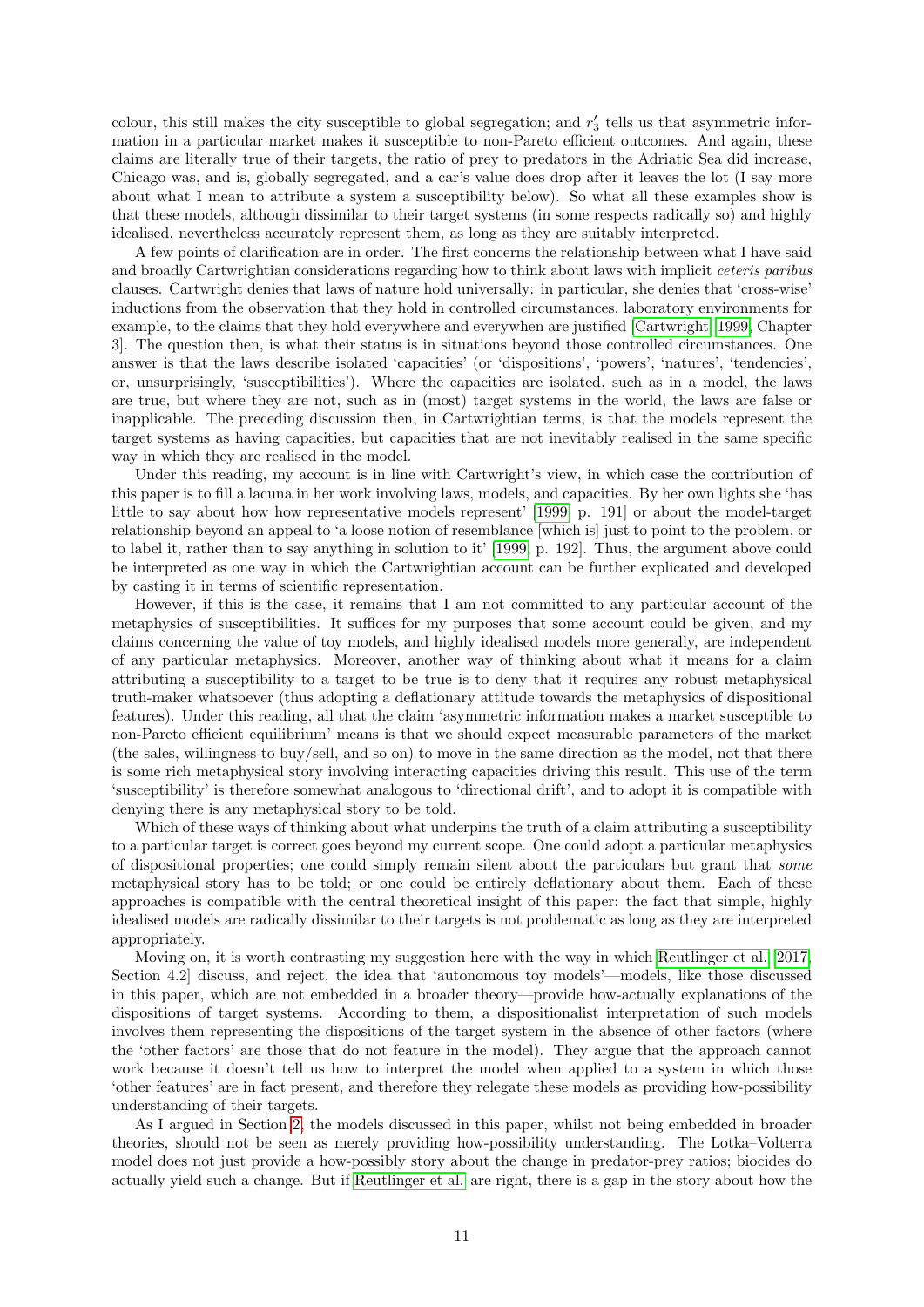model is applied in cases where there are other relevant factors present [\(Reutlinger et al.](#page-15-0) [\[2017\]](#page-15-0) seem to assume that in the non-ideal cases the dispositions would have to be exported identically to the target, and thus there would be a puzzle about their application in these cases, which is precisely the approach I have been arguing against). The interpretations I discuss above fill this gap. The models do still apply in the presence of other factors: it's just that the susceptibilities that are exported to the model can enter into complex relationships with other aspects of the target systems, or in extreme cases, be overridden altogether. But that doesn't mean they are not present in the systems. In cases where the susceptibilities are manifested, but interact with other aspects of the target system, the way in which I recommend thinking about exporting non-specific behaviour ensures that the model's content, when suitably interpreted, is still accurate.

What about cases where the susceptibilities are overridden entirely? Are the models still accurate when applied to them? I think the answer is yes, and that this is in fact required if we are to make sense of claims like 'the other factors overrode the system's susceptibility to behave in a certain way'. Since the sense of such claims requires that the system had a susceptibility to be overridden in the first place. For example, it is true that a smoker's smoking increases their susceptibility towards lung cancer, even if they never develop lung cancer. This is all that is required for my strategy to accommodate model accuracy in such cases.<sup>[22](#page-11-0)</sup> Of course if one demanded that the dispositionalist strategy involved exporting an actualised disposition to the target system, with the same specific actualisation as occurs in the model, then the model would come out as inaccurate. But this is not how I am suggesting such models are, or should be, interpreted.

Returning to the question of representation without similarity, one might take my discussion of interpreting inevitabilities/specific details as representing susceptibility/non-specific claims, as tantamount to claiming that the model and target are similar with respect to those features. More precisely, if a model has some feature 'inevitably  $r'$  and a user exports a feature 'susceptibility to  $r'$  to the target, or if a model has some specific feature r and a user exports some feature  $r'$ , where  $r'$  is a less specific version of r, then does this not amount to claiming that the model and the target are similar with respect to  $r$ ? If so, similarity is being implicitly relied upon.

This relies on subtleties concerning the meaning of 'similarity' but the line of reasoning can be resisted in a few different ways. Firstly, even if the above objection is sound, the sort of similarity being invoked here is not mentioned in the literature. In contrast to, for example, Mäki [\[2011\]](#page-15-20), I am not claiming that the models discussed in this paper have features that 'approximate' the actual features of their targets (which amounts to requiring shared similar features). And moreover toy models and highly idealised models in general are typically taken to be dissimilar to—and therefore misrepresent—their targets even in the relevant respects. This is what makes their use, at least prima facie, a puzzle. So if my suggested interpretations amount to a novel kind of model-target 'similarity' then so be it.

This interpretation of my argument amounts to a plea to defenders of the similarity-based accounts of scientific representation to be more specific about what counts as a similarity—beyond an appeal to 'shared' or 'similar' features—in a way that captures these sorts of models. One issue with this approach—foreshadowed in the preceding discussions of Figures [1, 2,](#page-16-6) and [3—](#page-17-0)is that in the cases at hand the differences in the ways in which models and their targets exhibit these features (on the inevitability/susceptibility and specific/non-specific axes), are crucial for the models to perform the representational functions that they do (in particular to represent a broad class of systems accurately, despite not representing the specific details of any particular member of that class, see Section [5](#page-12-1) for further discussion). Dissimilarity with respect to the the details of the 'shared' features plays a positive epistemic role, something that remains opaque under a naïve understanding of what counts as similarity.

I think it's more fruitful to avoid thinking in terms of similarity altogether. It is not clear that two systems are similar with respect to some feature either if one inevitably exhibits it and another merely has susceptibility to do so, or if they instantiate it at different levels of abstraction. There is no trade whatsoever in Akerlof's model, and calling the model 'similar' to an actual Pareto-inefficient car market in this respect seems wrong. Of course the notion of 'similarity' might be stretched in such a way as to accommodate these cases, but what is gained by the use of the moniker? Moreover, if the

<span id="page-11-0"></span> $^{22}$ I'm taking it for granted that there is no particular metaphysical worry with making sense of these sorts of claims. However, in the case of toy models, one might have the epistemological worry that if the models are supposed to be accurate, even in cases where the susceptibilities of the target are overridden by other factors, then one cannot empirically check whether the model is an accurate representation. Again this is not a problem for my account: it's not built into the interpretational accounts of scientific representation that a model's content can be assessed empirically. Moreover, in many uses of the models discussed in this paper, their content can be assessed and does come out as accurate (recall all it takes is that the parameters of the system drift in the same direction as the model). I am grateful to an anonymous referee for encouraging me to be explicit about this.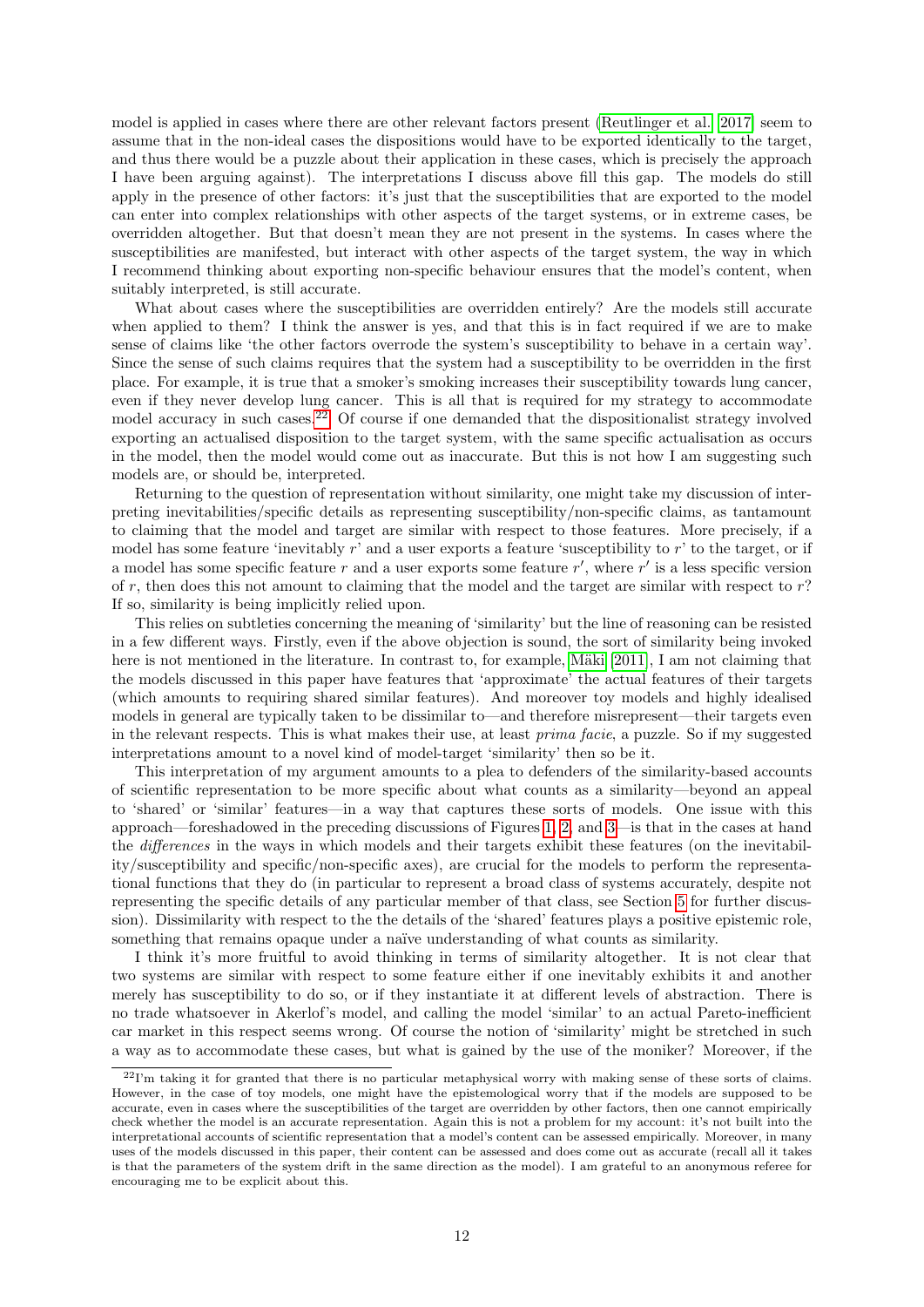notion can be stretched in such a way, this indicates that it is not playing as important a theoretical role as was initially intended. The discussion above, of applying the term 'similarity' ex post whenever a representation delivers a truth about its system applies again. Once the notion of 'similarity' becomes this flexible, it strikes me that it is more pertinent to simply directly associate the related model features with those to be exported to their targets, as per the aforementioned interpretation functions.

### 4.3 Idealisation  $\neq$  misrepresentation

<span id="page-12-0"></span>The previous argument has important implications on how we should understand 'idealisation'. I take it that in general terms, 'idealisation' refers to models which distort the features of their targets. But there is a tendency in the literature to slip from understanding idealisation as distortion of features to idealisation as misrepresentation of those features. Martin Thomson-Jones makes this explicit:

'On the regimentation of usage I am thus proposing, the term 'idealization' applies, first and foremost, to specific respects in which a given representation misrepresents, whereas the term 'abstraction' applies to mere omission' [\[Jones, 2005,](#page-15-21) p. 174, emphasis added].

Similar claims are found in, for example, [\[McMullin, 1985,](#page-15-22) pp. 255–256], and [\[Weisberg, 2007a,](#page-16-8) p. 657], and are often implicitly and explicitly assumed throughout the literature.

If one subscribed to a similarity-based account of scientific representation, then this would follow. But if the preceding discussion is true, then the move from distortion to misrepresentation is not justified. Idealised representations do, or at least need, not represent their targets as having the same features as they have. So the fact that certain features of an idealised model are distortions of features of their targets doesn't mean that they thereby misrepresent the target in those respects. As long as a model user understands the idealisations in question, then they shouldn't interpret those features in a way that entails exporting them, incorrectly, to the model's target.[23](#page-12-2) Rather, these are precisely the sorts of features that get altered by the interpretation function when moving from reasoning about models to reasoning about their target systems.

### 5 Precision vs. Generality

<span id="page-12-1"></span>So far I have argued that the use of toy models is on firm epistemic ground, at least in the sense of diffusing the worry that their prevalence is in tension with the idea that science aims, at least in part, at providing accurate representations of the world. By interpreting them appropriately, these models are accurate but nonspecific representations of their targets. Nevertheless, it could be argued that toy models provide a different sort of puzzle. If the way they represent their targets involves claims about susceptibilities and lack specificity, then why do they continue to be used given that we have access to alternatives that represent their targets more specifically (notice I say 'more specifically' rather than 'with increased accuracy')?

Here we can appeal to Levins' [\[1966\]](#page-15-7) account of the trade-off between precision and generality in model building.[24](#page-12-3) Models can be precise in the sense that they 'make fairly accurate measurements, solve numerically on the computer, and end with precise testable predictions applicable to these particular situations' [\[1966,](#page-15-7) p. 422]. Or models can be general in the sense that they apply to a large number of target systems that differ from one another in significant ways. I take it that toy models exemplify the virtue of generality at the cost of precision (understood in terms of specificity). And the way that they do this is precisely in the sense discussed in subsection [4.2:](#page-8-0) when they are interpreted they move from an inevitability in the model to a susceptibility claim about the target, and from a specific model-fact to a less specific claim about the target. Both of these conditions allow toy models to be general, in the sense of applying to many target systems, but at the cost of precision/specificity.

Consider the models from Section [3,](#page-2-0) [Volterra](#page-16-3) [\[1928,](#page-16-3) p. 5] notes that his model can also be targeted at plants and their parasites, and suggests that infectious diseases such as malaria might also show such fluctuations (it can also be applied to economic systems [\[Goodwin, 1982\]](#page-15-23)). Schelling states that his model

<span id="page-12-2"></span><sup>23</sup>Notice that I say 'as long as a model user understands the idealisations in question'. This allows for cases where toy models do in fact misrepresent their targets (or better: are interpreted in such a way that they misrepresent their targets). But that some toy models can be misrepresentations doesn't make all such models misrepresentations. Understanding precisely how such models are idealised plays a significant role in understanding the models themselves. But this is just good scientific practice.

<span id="page-12-3"></span><sup>&</sup>lt;sup>24</sup>Levins actually takes there to be three competing desiderata for good scientific models: precision, generality, and realism. I set the latter aside for my current purposes.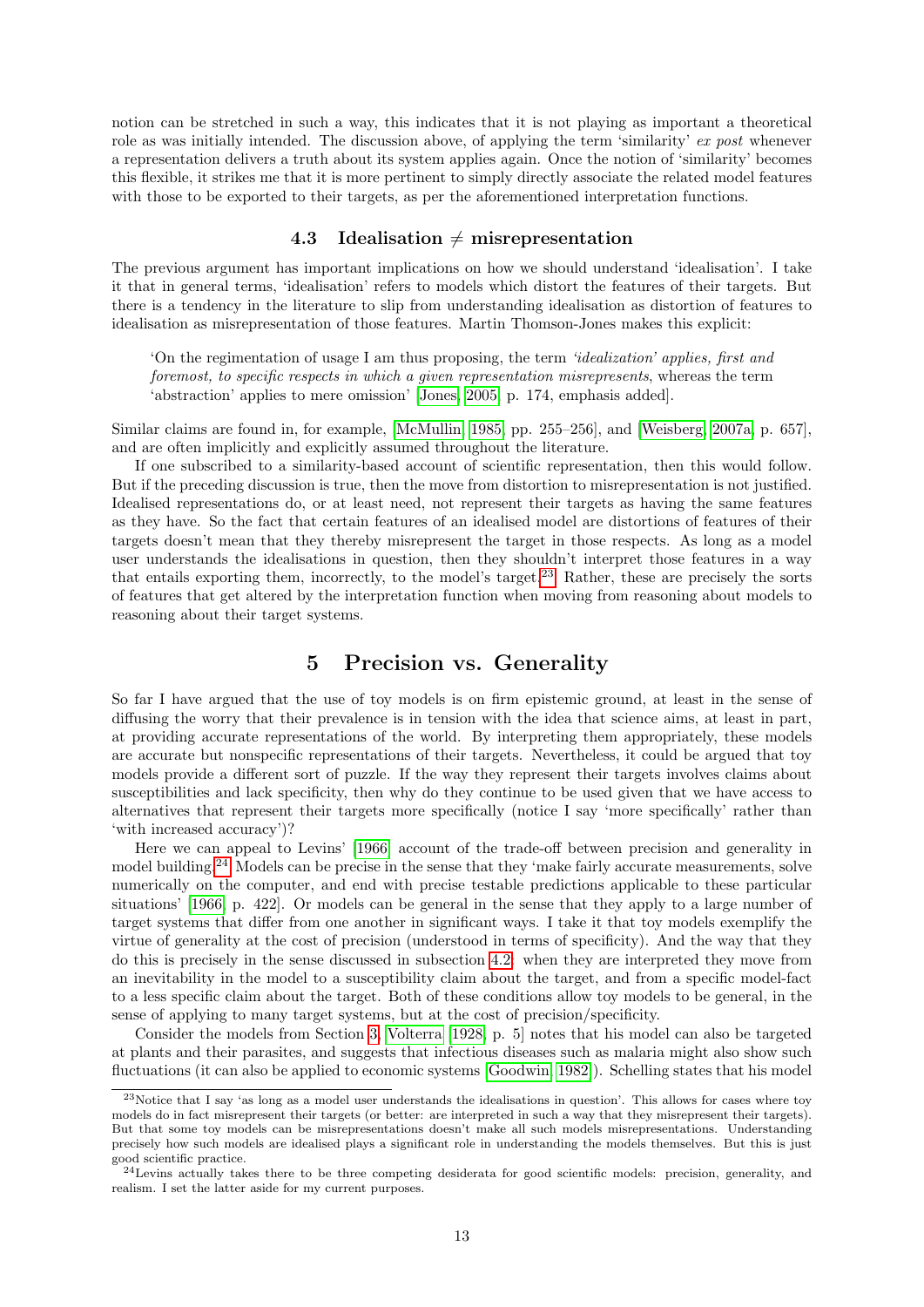can be applied to 'whites and blacks, boys and girls, offices and enlisted men, students and faculty' [\[1978,](#page-15-11) p. 138]. And after introducing his model [Akerlof](#page-14-4) [\[1970,](#page-14-4) pp. 492–500] devotes the rest of his paper to discussing additional targets including: insurance markets; the employment of minorities; the costs of dishonesty in a market more generally; and credit markets in underdeveloped countries.

The success of these models when applied to a wide number of target systems is the result of the fact that the claims they generate do not concern the exact details of the target systems and because they make weakened susceptibility claims which are compatible with other influencing factors featuring in the target systems.[25](#page-13-1)

# 6 Conclusion

<span id="page-13-0"></span>Before concluding, I want briefly comment on how what I have said here connects to, and could be extended to inform, another debate concerning the role of models that are explicitly dissimilar to their targets. Just as the use of toy models seems to pose a puzzle for those who assume they are inaccurate, the likes of [Bokulich](#page-14-16) [\[2008,](#page-14-16) [2011,](#page-14-17) [2016\]](#page-14-18), [Elgin](#page-14-19) [\[2004,](#page-14-19) [2017\]](#page-14-13), and [Potochnik](#page-15-24) [\[2017\]](#page-15-24) have argued that the presence of highly idealised models in scientific practice puts pressure on the idea that accurate representation is necessary for explanation and/or understanding, and thus motivate non-factive accounts of explanation and/or understanding. Whilst I am in agreement with much of what they say, it does bear noting that the debate takes for granted that because certain scientific models are highly dissimilar to their targets (in the relevant respects)—because they are highly idealised—they are therefore inaccurate representations. My discussion provides an alternative strategy. We can reconsider the presumption that idealised models are misrepresentations in the first place. Rather, we should direct our attention to the claims generated by such models in scientific practice. If those claims are true, then the models themselves can be justly considered accurate representations, despite being idealised. Arguing for this in any more detail here would take me too far afield, but I hope at least that it is clear how my suggestions here provide a novel perspective in the debates concerning the factivity of explanation and understanding.

To sum up. Toy models, characterised as extremely simple, highly idealised models of actual target systems should be distinguished from models without targets (or 'substitute' models) and models that provide only novel how-possibly explanations. Each of the models discussed in this paper fit such a characterisation. Such models initially appear puzzling: why are they used, given their simple and highly idealised nature? I have argued that their prevalence in science is best explained by the fact that they accurately represent, albeit non-specifically, many target systems. The fact that they can function as accurate representations is a result of dropping the, often implicit, assumption that in order to be accurate scientific models should be similar to their targets. On this assumption (heavy) idealisation is conflated with misrepresentation. Without this assumption more conventional associations between models and their targets can underpin accurate representation. Thus, the puzzle of toy models dissolves.

### Acknowledgements

This research was supported by the Jacobsen Trust. I am grateful to three anonymous referees and the editors of this journal for highly engaging comments and discussion. I would also like to think Alisa Bokulich, Corey Dethier, Goreti Faria, Roman Frigg, Sebastián Murgueitio Ramírez, Emanuele Ratti, Bryan Roberts, Paul Teller, and Nicolas Wüthrich, as well as audiences at the TINT workshop on *Highly* Unrealistic Models at the University of Helsinki and Models and Simulations 8 at the University of South Carolina, for useful comments and discussions. Thanks also to the History and Philosophy of Science Program at the University of Notre Dame where much of this research was conducted.

> James Nguyen Department of Philosophy

<span id="page-13-1"></span><sup>25</sup>In this sense my analysis of toy models has shares something in common with Batterman and Rice's [\[2014\]](#page-14-7) discussion of 'minimal models' (their use of the moniker 'minimal models' comes from [\[Goldenfeld, 1992,](#page-15-25) p. 33], it differs from [Grüne-[Yanoff, 2009\]](#page-15-1)), since they too are concerned with the epistemic function of models with numerous targets, models that fall in the same 'universality class' as their targets. Such models exhibit the same macroscopic features as their targets, despite diverging with respect to their microscopic details. However their analysis focuses on models that are embedded in an abstract space of models where mathematical renormalisation group flows (transformation operations which serve to map models to more course-grained models) can specify universality classes. The sorts of toy models discussed in this paper are not accompanied by this mathematical machinery. So I take it that my way of looking at toy models provides a different way of getting to related, but importantly distinct, conclusions about the role of highly simple and idealised models in the sciences.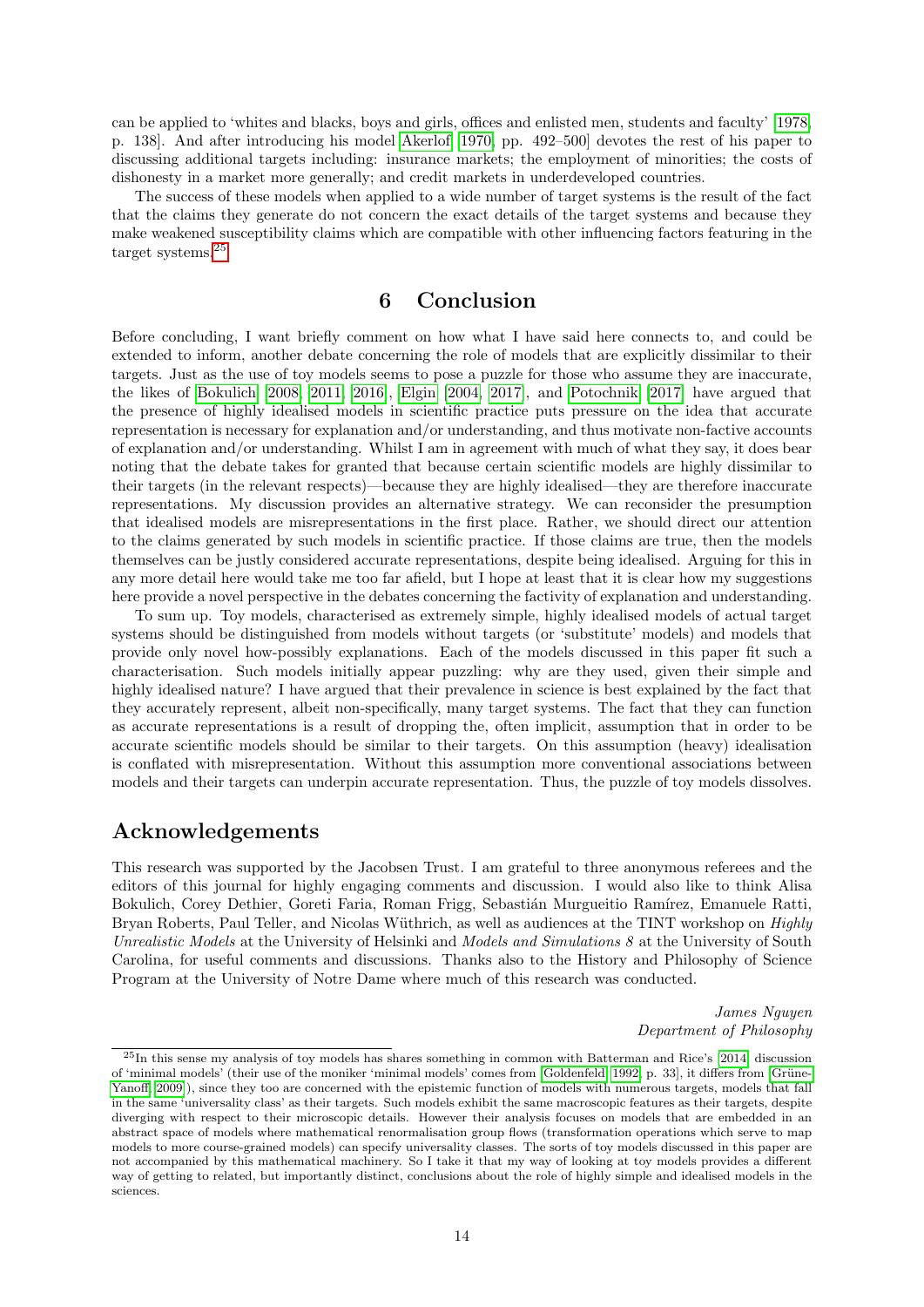University College London and Institute of Philosophy, School of Advanced Study University of London and Centre for Philosophy of Natural and Social Science London School of Economics and Political Science London, UK james.nguyen@sas.ac.uk

# References

- <span id="page-14-4"></span>Akerlof, G. A. (1970). The market for "lemons": Quality uncertainty and the market mechanism. The Quarterly Journal of Economics, 84(3):488–500.
- <span id="page-14-7"></span>Batterman, R. W. and Rice, C. C. (2014). Minimal model explanations. Philosophy of Science, 81(3):349– 376.
- <span id="page-14-16"></span>Bokulich, A. (2008). Can classical structures explain quantum phenomena? The British Journal for the Philosophy of Science, 59(2):217–235.
- <span id="page-14-17"></span>Bokulich, A. (2011). How scientific models can explain. Synthese, 180(1):33–45.
- <span id="page-14-18"></span>Bokulich, A. (2016). Fiction as a vehicle for truth: Moving beyond the ontic conception. The Monist, 99(3):260–279.
- <span id="page-14-15"></span>Cartwright, N. (1999). The Dappled World: A Study of the Boundaries of Science. Cambridge University Press, Cambridge.
- <span id="page-14-19"></span>Elgin, C. Z. (2004). True enough. Philosophical Issues, 14(1):113–131.
- <span id="page-14-12"></span>Elgin, C. Z. (2010). Telling instances. In Frigg, R. and Hunter, M. C., editors, Beyond Mimesis and Convention: Representation in Art and Science, pages 1–18. Springer, Berlin and New York.
- <span id="page-14-13"></span>Elgin, C. Z. (2017). True Enough. MIT Press, Cambridge, Mass and London, England.
- <span id="page-14-14"></span>French, S. (2003). A model-theoretic account of representation (or, I don't know much about art ... but I know it involves isomorphism). Philosophy of Science, 70:1472–1483.
- <span id="page-14-9"></span>Frigg, R. (2006). Scientific representation and the semantic view of theories. Theoria, 55(1):49–65.
- <span id="page-14-11"></span>Frigg, R. (2010a). Fiction and scientific representation. In Frigg, R. and Hunter, M., editors, Beyond Mimesis and Convention: Representation in Art and Science, pages 97–138. Springer, Berlin and New York.
- <span id="page-14-1"></span>Frigg, R. (2010b). Models and fiction. Synthese, 172(2):251–268.
- <span id="page-14-6"></span>Frigg, R. and Hartmann, S. (2018). Models in science. In Zalta, E. N., editor, The Stanford Encyclopedia of Philosophy. Metaphysics Research Lab, Stanford University, summer 2018 edition.
- <span id="page-14-2"></span>Frigg, R. and Nguyen, J. (2016a). The fiction view of models reloaded. The Monist, 99(3):225–242.
- <span id="page-14-10"></span>Frigg, R. and Nguyen, J. (2016b). Scientific representation. In Zalta, E. N., editor, The Stanford Encyclopedia of Philosophy. Metaphysics Research Lab, Stanford University, winter 2016 edition.
- <span id="page-14-5"></span>Frigg, R. and Nguyen, J. (2017). Models and representation. In Magnani, L. and Bertolotti, T., editors, Springer Handbook of Model-based Science, pages 49–102. Springer, Cham.
- <span id="page-14-3"></span>Frigg, R. and Nguyen, J. (2018). The turn of the valve: representing with material models. European Journal for Philosophy of Science, 8(2):205–224.
- <span id="page-14-8"></span>Fumagalli, R. (2016). Why we cannot learn from minimal models. Erkenntnis, 81(3):433–455.
- <span id="page-14-0"></span>Giere, R. N. (2004). How models are used to represent reality. *Philosophy of Science*, 71(4):742–752.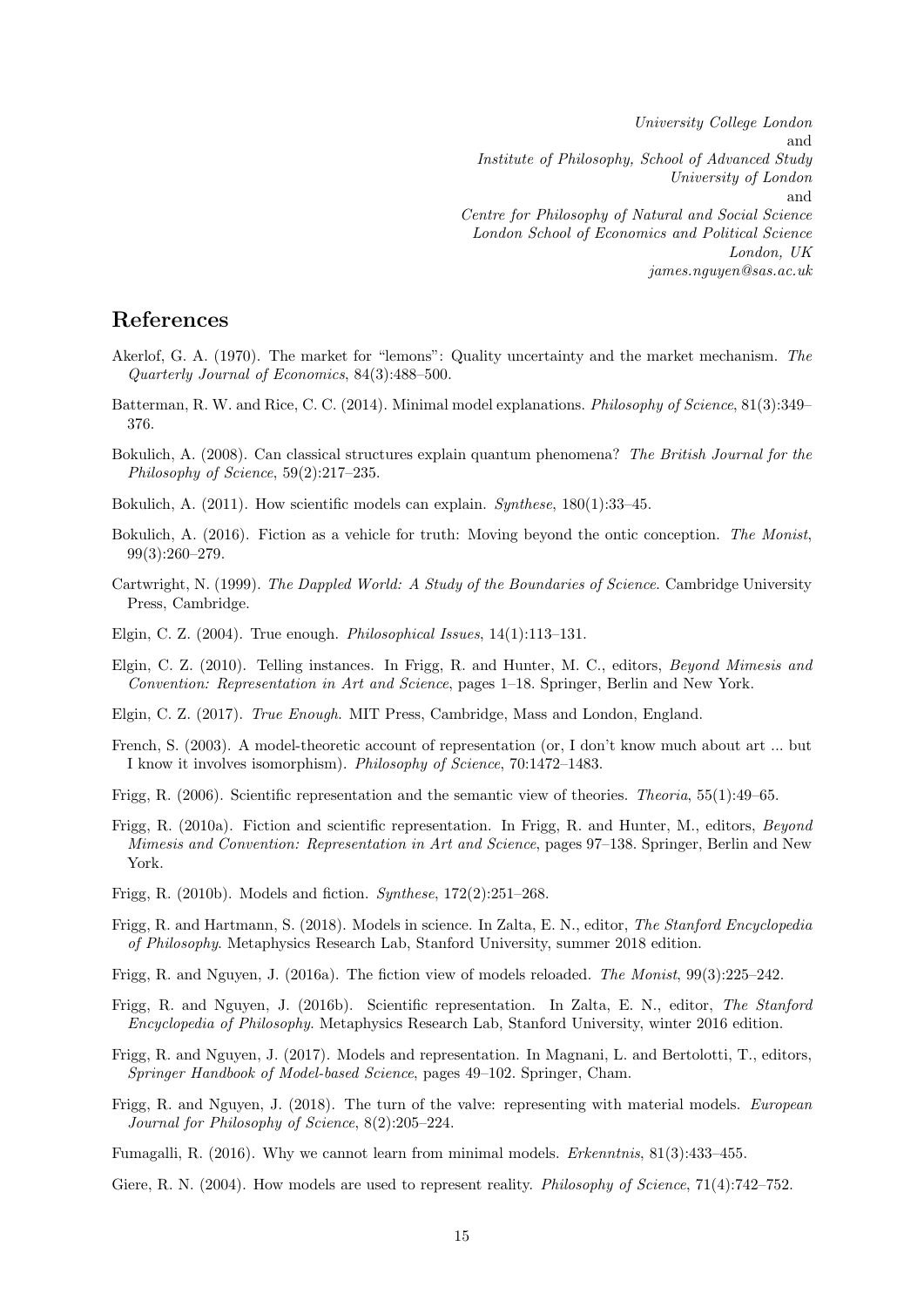- <span id="page-15-2"></span>Giere, R. N. (2010). An agent-based conception of models and scientific representation. Synthese,  $172(1):269 - 281.$
- <span id="page-15-19"></span>Godfrey-Smith, P. (2009). Models and fictions in science. *Philosophical Studies*, 143:101–116.
- <span id="page-15-25"></span>Goldenfeld, N. (1992). Lectures on phase transitions and the renormalization group. Frontiers in physics. Addison-Wesley, Advanced Book Program.
- <span id="page-15-17"></span>Goodman, N. (1976). Languages of Art. Hacket, 2nd ed., Indianapolis and Cambridge.
- <span id="page-15-23"></span>Goodwin, R. M. (1982). A growth cycle. In Goodwin, R. M., editor, *Essays in Economic Dynamics*, pages 165–170. Palgrave Macmillan, London.
- <span id="page-15-1"></span>Grüne-Yanoff, T. (2009). Learning from minimal economic models. *Erkenntnis*, 70(1):81–99.
- <span id="page-15-5"></span>Hughes, R. I. G. (1997). Models and representation. Philosophy of Science, 64(Supplement):S325–S336.
- <span id="page-15-21"></span>Jones, M. R. (2005). Idealization and abstraction: A framework. Poznan Studies in the Philosophy of the Sciences and the Humanities, 86(1):173–218.
- <span id="page-15-15"></span>Khosrowi, D. (2018). Getting serious about shared features. The British Journal for the Philosophy of Science, page axy029.
- <span id="page-15-13"></span>Knuuttila, T. and Loettgers, A. (2016). Modelling as Indirect Representation? The LotkaVolterra Model Revisited. The British Journal for the Philosophy of Science, 68(4):1007–1036.
- <span id="page-15-7"></span>Levins, R. (1966). The strategy of model building in population biology. American Scientist, 54(4):421– 431.
- <span id="page-15-18"></span>Levy, A. (2015). Modeling without models. Philosophical Studies, 152(3):781–798.
- <span id="page-15-12"></span>Lotka, A. (1925). Elements of Physical Biology. Williams & Wilkins Company, Baltimore.
- <span id="page-15-9"></span>Luczak, J. (2017). Talk about toy models. Studies in History and Philosophy of Science Part B: Studies in History and Philosophy of Modern Physics, 57:1–7.
- <span id="page-15-3"></span>Mäki, U. (2009). Missing the world. models as isolations and credible surrogate systems. Erkenntnis, 70(1):29–43.
- <span id="page-15-4"></span>Mäki, U. (2011). Models and the locus of their truth.  $Synthese$ , 180(1):47–63.
- <span id="page-15-20"></span>Mäki, U. (2011). The truth of false idealizations in modeling. In Humphreys, P. and Imbert, C., editors, Models, Simulations, and Representations, pages 216–233. Routledge, New York and Abingdon.
- <span id="page-15-22"></span>McMullin, E. (1985). Galilean idealization. Studies in History and Philosophy of Science Part A, 16(3):247–273.
- <span id="page-15-16"></span>Nguyen, J. (2017). Scientific representation and theoretical equivalence. Philosophy of Science, 84(5):982– 995.
- <span id="page-15-8"></span>Norton, J. D. (2003). Causation as folk science. Philosophers' Imprint, 3:1–22.
- <span id="page-15-24"></span>Potochnik, A. (2017). Idealization and the Aims of Science. University of Chicago Press.
- <span id="page-15-0"></span>Reutlinger, A., Hangleiter, D., and Hartmann, S. (2017). Understanding (with) Toy Models. The British Journal for the Philosophy of Science, 69(4):1069–1099.
- <span id="page-15-10"></span>Schelling, T. C. (1971). Dynamic models of segregation. The Journal of Mathematical Sociology, 1(2):143– 186.
- <span id="page-15-11"></span>Schelling, T. C. (1978). Micromotives and Macrobehavior. Norton, New York and London.
- <span id="page-15-14"></span>Suárez, M. (2003). Scientific representation: against similarity and isomorphism. *International Studies* in the Philosophy of Science, 17(3):225–244.
- <span id="page-15-6"></span>Suárez, M. (2004). An inferential conception of scientific representation. Philosophy of Science, 71(Supplement):767–779.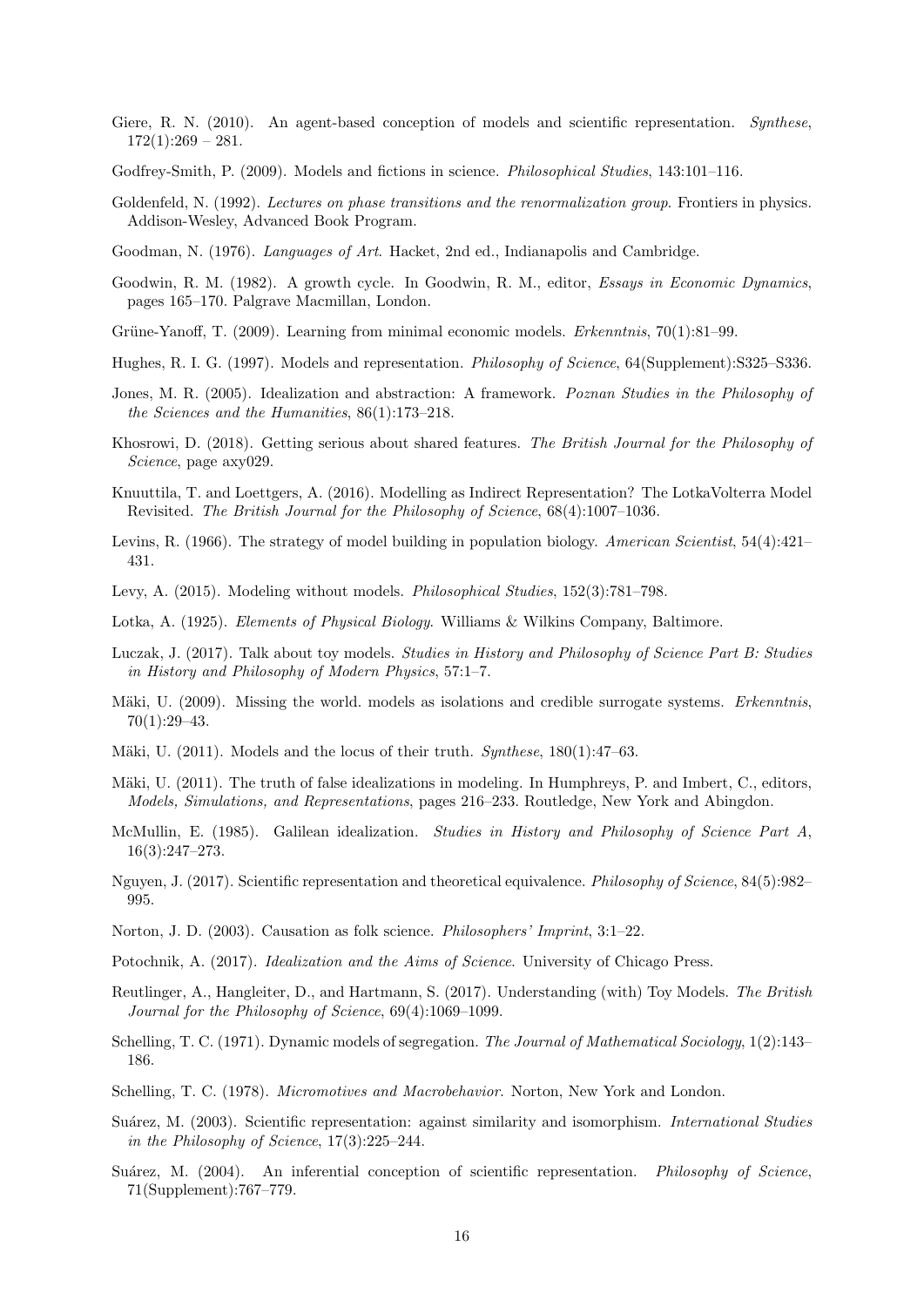- <span id="page-16-1"></span>Suárez, M. (2015). Deflationary representation, inference, and practice. Studies in History and Philosophy of Science, 49:36–47.
- <span id="page-16-5"></span>Sugden, R. (2000). Credible worlds: the status of theoretical models in economics. Journal of Economic  $Methodology, 7(1):1-31.$
- <span id="page-16-7"></span>Teller, P. (2001). Twilight of the perfect model model. Erkenntnis, 55(3):393–415.
- <span id="page-16-2"></span>Volterra, V. (1926). Fluctuations in the abundance of a species considered mathematically. Nature, 118:558–560.
- <span id="page-16-3"></span>Volterra, V. (1928). Variations and fluctuations of the number of individuals in animal species living together. Journal du Conseil, 3(1):3–51.
- <span id="page-16-8"></span>Weisberg, M. (2007a). Three kinds of idealization. Journal of Philosophy, 104(12):639–659.
- <span id="page-16-4"></span>Weisberg, M. (2007b). Who is a modeler? The British Journal for the Philosophy of Science, 58:207-233.
- <span id="page-16-0"></span>Weisberg, M. (2013). Simulation and Similarity: Using Models to Understand the World. Oxford University Press, Oxford.

<span id="page-16-6"></span>

Figure 1: Obama (Pete Souza, The Obama-Biden Transition Project [Creative Commons Attribution 3.0 License]), monochrome



Figure 2: Obama inverted (Pete Souza, The Obama-Biden Transition Project [Creative Commons Attribution 3.0 License]), inverted monochrome